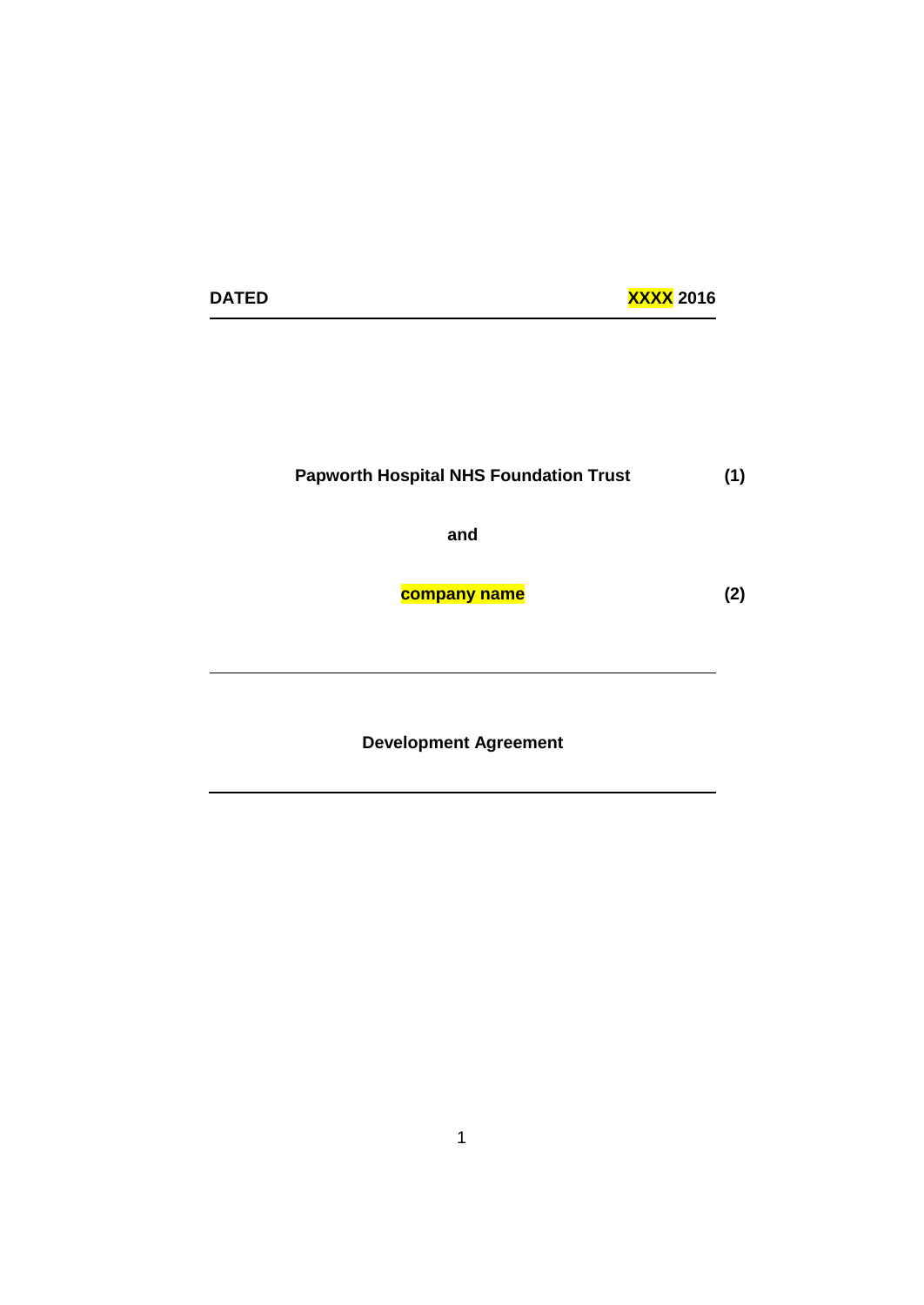#### **THIS AGREEMENT** is made on DATE **BETWEEN:**

- (1) **Papworth Hospital NHS Foundation Trust** of Papworth Everard, Cambridge, Cambridgeshire CB23 3RE (the "**Hospital**"); **and**
- (2) **Company name** with registered company number **number** and registered office at address (the "**Company**")

(the "**Contract**").

### **WHEREAS**

- (A) The Company has developed a proposal for the development of a healthcare product which matches criteria set by the Hospital (the "**Project**").
- (B) The Hospital has agreed to award a Contract to research the feasibility of a healthcare product developed by the Company in accordance with its proposal.
- (C) The Company shall undertake the development of the healthcare product in collaboration with health economists, clinicians and other members of the NHS.
- (D) The Hospital has appointed an agent to act on its behalf in respect of certain obligations under this Agreement in relation to the payment of funds, and monitoring through the collection of reports, results and data.

### **1 Definitions**

1.1 As used in the Agreement, the following terms and expressions shall have the meaning ascribed to them below:

"**Approved Cost**" means the costs to be paid by the Hospital to the Company under this Agreement and set out in Schedule 2;

"**Agent**" means the agent appointed by the Hospital and referred to in clause 25.11;

"**Background IPR**" means all Intellectual Property Rights used in the performance of this Agreement owned by or licensed to the parties, other than the Project Intellectual Property;

"**Business Day**" means a day on which banks are ordinarily open for the transaction of normal banking business in London;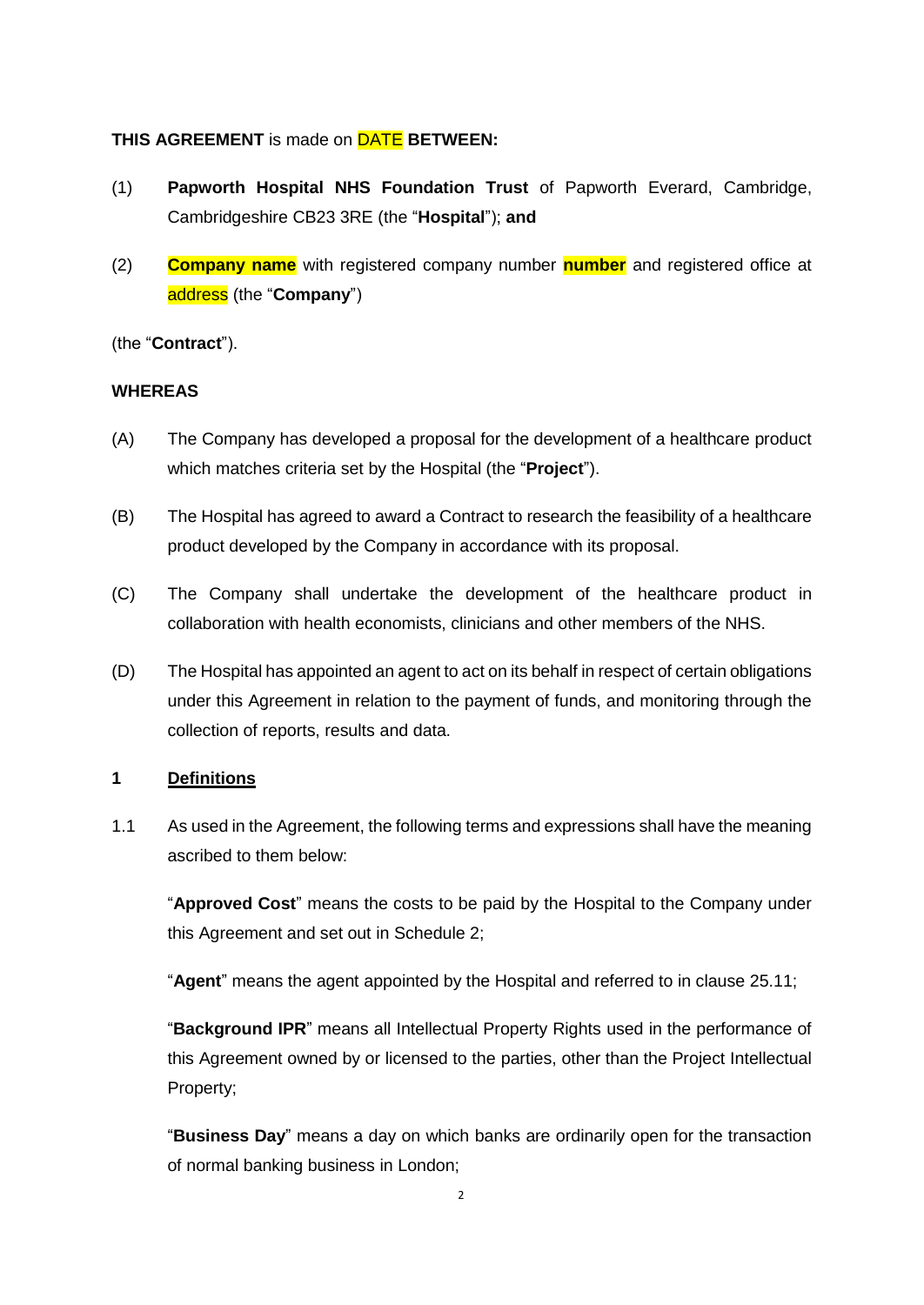"**Confidential Information**" means any information disclosed by a party to another party that has been designated in writing as confidential or that ought to be considered as confidential (however it is conveyed or on whatever media it is stored) including information which relates to the business, affairs, properties, assets, trading practices, developments, trade secrets, Intellectual Property Rights, know how, personnel, customers and supplier of either party, all personal data and sensitive personal data within the meaning of the Data Protection Act 1998 and any other commercially sensitive information;

#### "**Commencement Date**" means DATE;

#### "**Completion Date**" means DATE + 6Months;

"**Contract Period**" means a period of six calendar months from the Commencement Date:

"**Criteria**" means the criteria set by the Hospital which must be complied with by the Company in its Proposal for the award of the Contract;

"**Data**" means information collected and/or used for the purposes of the Feasibility Study set out in this Agreement which can be processed manually, electronically or by other means;

"**Deliverables**" means the outputs of the Feasibility Study as agreed between the parties and as set out in Schedule 1;

"**DPA**" means the Data Protection Act 1998 and any subordinate legislation made under this Act from time to time;

"**Feasibility Study**" means the feasibility study as defined in Schedule 1 to be undertaken by the Company in collaboration with the NHS;

"**FOIA**" means the Freedom of Information Act 2000 and any subordinate legislation made under this Act from time to time together with any guidance and/or codes of practice issued by the Information Commissioner in relation to such legislation;

"**Force Majeure**" means any cause preventing any party from performing any or all of its obligations which arises from or is attributable to the acts, events, omissions or accidents beyond the reasonable control of the party so prevented, including without limitation any strike, lock-out or other form of industrial action, war, riot, civil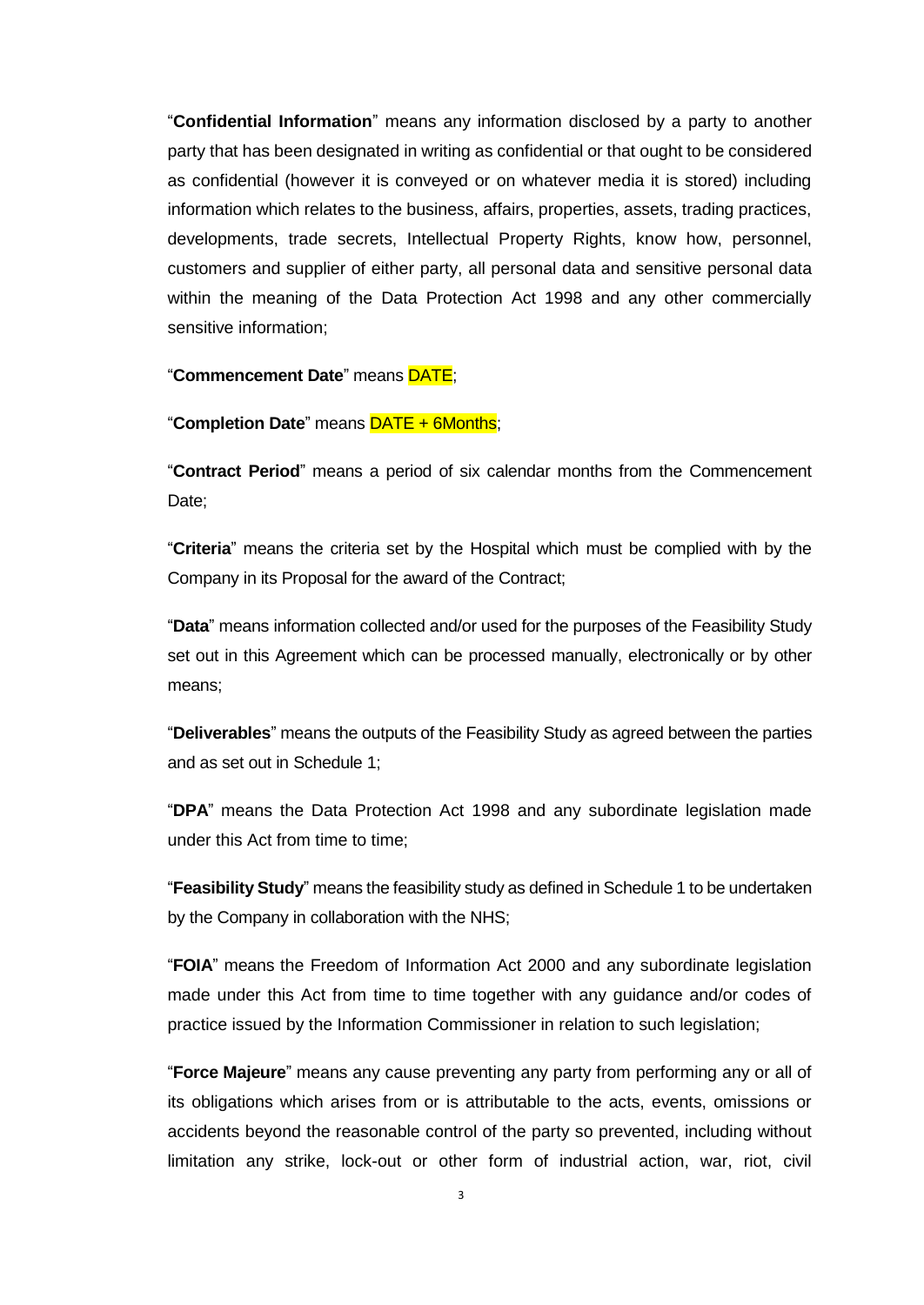commotion, terrorism, malicious damage, compliance with law or governmental order, rule, regulation or direction, accident, breakdown of plant or machinery, fire, flood, storm or act of God;

"**Insolvency Event**" has the meaning set out in clause 17.4.1;

"**Intellectual Property Rights**" means all intellectual property rights throughout the world for the full term of the rights concerned, whether or not registered and whether or not registerable, including without limitation, copyright, database rights, patents, rights in inventions, know-how and technical information, rights in designs, registered trademarks (including business and brand names, domain names, devices and logos), and all forms of protection of a similar nature which have an equivalent effect to any of them and the right to apply for any of the foregoing anywhere in the world;

"**Key Personnel**" means the employees of the Company, engaged in the performance of the Feasibility Study and set out in Schedule 3;

"**Personal Data**" means information relating to an individual who can be identified from it;

"**Project**" means the Feasibility Study;

"**Quarter**" means the periods ending on 3 and 6 months after the Commencement Date;

"**Results**" means any Data or information generated by the Project;

"**Variation**" means a variation to this Agreement executed through the completion of a Variation to Agreement Form and signed on behalf of the Parties in accordance with clause 2;

"**Variation to Agreement Form**" means the form attached to this Agreement in Schedule 5.

- 1.2 In this Agreement (except where context otherwise requires):
	- 1.2.1 any reference to a recital, clause, appendix or schedule is to the relevant recital, clause, appendix or schedule of or to this Agreement and any reference to a sub-clause or paragraph is to the relevant sub-clause or paragraph of the clause, appendix or schedule in which it appears;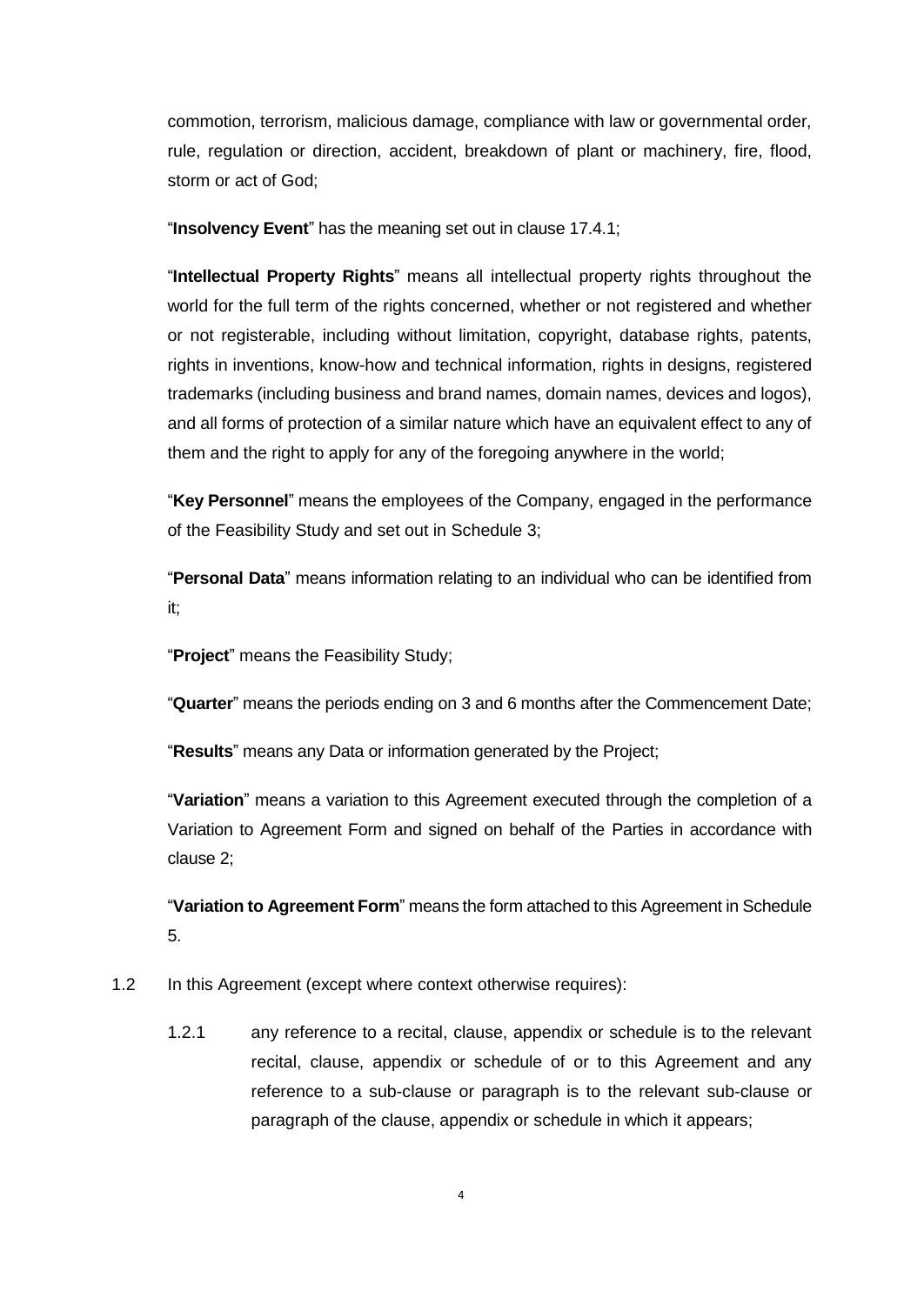- 1.2.2 the clause headings are included for convenience only and shall not affect the interpretation of this Agreement;
- 1.2.3 use of the singular includes the plural and vice versa;
- 1.2.4 use of any gender includes the other gender;
- 1.2.5 any references to "persons" includes natural persons, firms, partnerships, companies, corporations, associations, organisations, governments, states, foundation and trusts (in which case whether or not having separate legally personality); and
- 1.2.6 any reference to a statute, statutory provision or subordinate legislation ("legislation") shall (except where the context otherwise requires) be construed as referring to such legislation as amended and in force from time to time and to any legislation which re-enacts or consolidates (with or without modification) any such legislation.
- 1.3 The Schedules, appendices and recitals form part of this Agreement and shall have effect as if set out in full in the body of this Agreement and any reference to this Agreement includes the schedules, appendices and recitals.
- 1.4 In the event of any conflict between the provisions of this Agreement and the provisions of the schedules or appendices, the provisions of this Agreement shall prevail.

### **2 Term of this Agreement**

2.1 This Agreement shall commence on the Commencement Date and shall continue for a period of 6 months*.* 

### **3 Project Management**

- 3.1 The Company shall appoint a project director to be responsible for overall direction of the Project.
- 3.2 The Company shall designate the Key Personnel to work on the Project.
- 3.3 The Company shall procure that the Key Personnel shall perform the Feasibility Study in accordance with this Agreement and any further or supplementary agreement entered into between the Parties and that such members of staff are advised of any changes in the scope of this Agreement or the Project.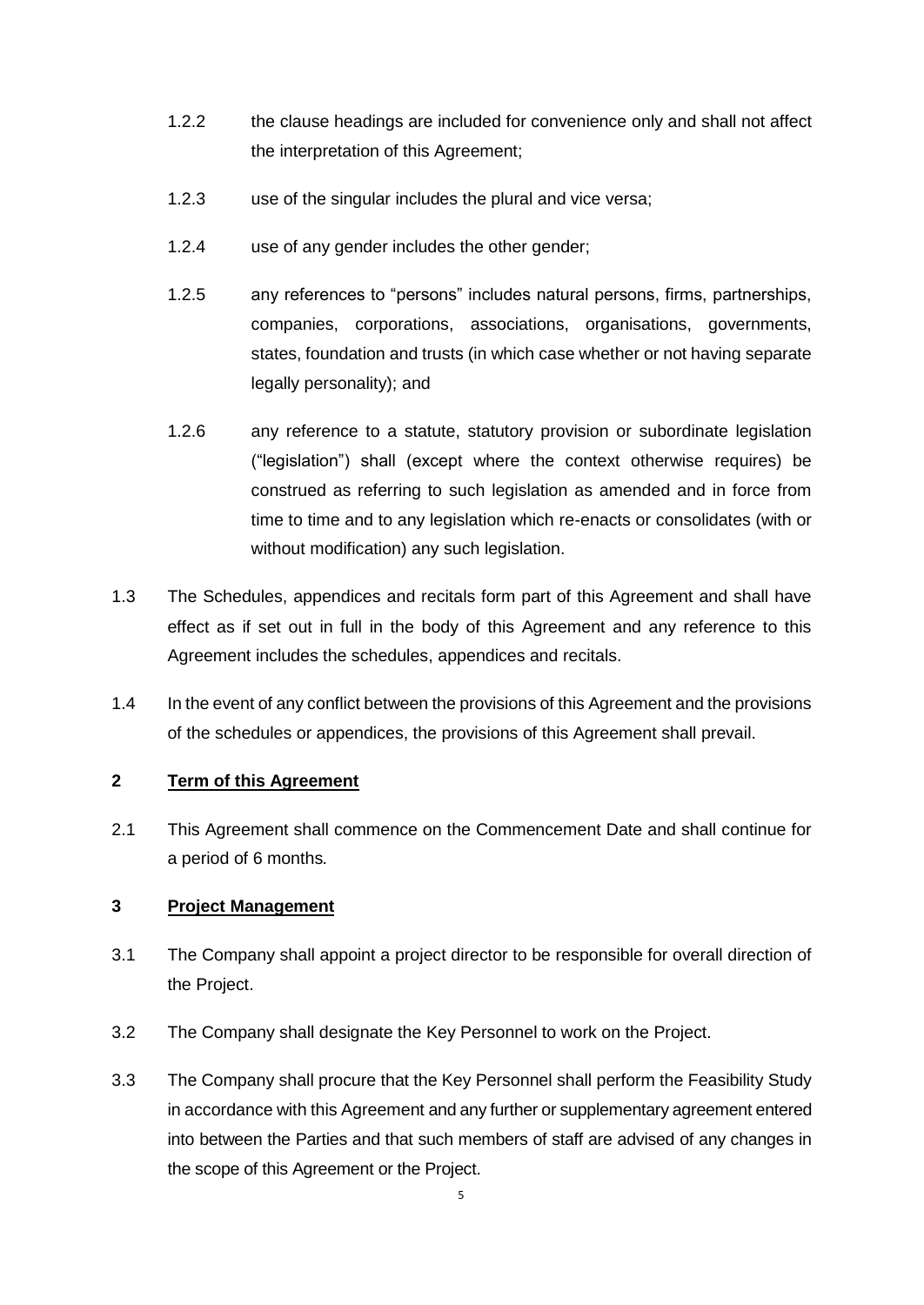- 3.4 The Company must comply with the objectives of the Project set out in Schedule 1 and the Criteria.
- 3.5 In addition to compliance with its reporting obligations under clause 9 the Company must notify the Agent and the Hospital and any relevant research ethics committee, if required, of any proposed deviation from the agreed protocol or if significant developments occur as the Project progresses, whether in relation to the safety of individuals or to scientific direction.
- 3.6 Company shall ensure that all Key Personnel obey the directions of the project director appointed pursuant to clause 3.1.
- 3.7 The Agent shall have the authority to act on behalf of the Hospital in respect of certain rights and obligations where expressly stated in this Agreement.

### **4 Feasibility Study**

- 4.1 The Company shall undertake the Feasibility Study from the Commencement Date for the Contract Period, in accordance with the provisions of Schedule 1 and shall use its reasonable endeavours to complete the performance of the Feasibility Study pursuant to the timelines set out in Schedule 1 or as otherwise agreed in writing between the parties.
- 4.2 The Feasibility Study shall be subject to amendment as may be agreed in writing by the parties, including but not limited to as a result of collaboration undertaken pursuant to clause 4.6, and each party shall consider in good faith any reasonable amendments proposed by the other party from time to time during the term of this Agreement.
- 4.3 For the avoidance of doubt, the Approved Costs provided for in Schedule 2 to be paid by the Hospital shall not be increased as a result of any amendments to the Feasibility Study provided under this Agreement.
- 4.4 Company shall at all times during the period of this Agreement use all reasonable care and skill in connection with the performance of the Feasibility Study and perform its obligations in accordance with the provisions of clause 16 (Ethics and Compliance*)*.
- 4.5 It is a condition for receipt of the funding from the Hospital that, in the performance of the Feasibility Study, the Company: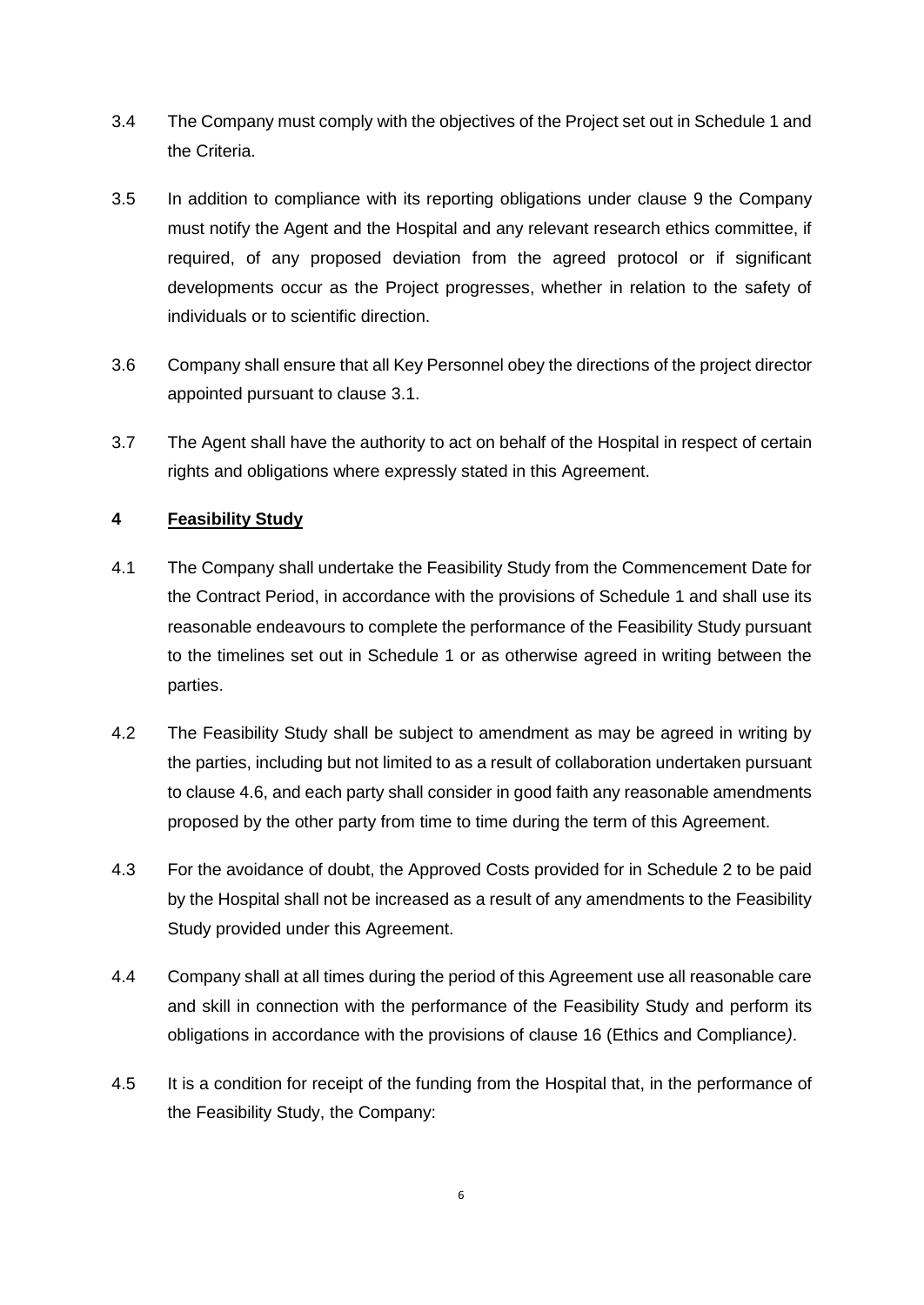- 4.5.1 collaborates with clinicians and other members of NHS staff to ensure that the outcome of the Project meets the needs of the NHS;
- 4.5.2 collaborates with health economists appointed by the Hospital at such location and at such times as directed by the Hospital or the Agent; and
- 4.6 A representative from the Company engaged in the Feasibility Study shall meet once per 3 months with the Agent to discuss the progress of the Project. The Company shall be obliged to take into account the opinion of clinical feedback referred to in clause 4.5 in its research development and where reasonable make changes to the focus of the Feasibility Study should the parties agree it.
- 4.7 In the event of a failure by the Company to comply with its obligations under clauses 3.4, 4.5 and 4.6 above, the Hospital may in its discretion terminate this Agreement and give notice to the Company requiring repayment by the Company of some or all of the Approved Costs paid to the Company up until the date of receipt of such notice.

### **5 Staff Appointments**

- 5.1 The Company shall ensure compliance by its staff with the Hospital's Equality and Diversity policy and any other policies notified to the Company by the Hospital in writing, from time to time.
- 5.2 The Company shall promptly notify the Hospital following the occurrence of one or more of the following events:
	- 5.2.1 if any one or more of the Key Personnel terminates their employment with the Company; or
	- 5.2.2 if any one or more of the Key Personnel is unable or unwilling to continue working on the Project.
- 5.3 In the event of the occurrence of one or both of the events in clause 5.2 above, the Company shall use its reasonable endeavours to identify a suitable replacement which is acceptable to the Hospital (such consent not to be unreasonably withheld or delayed).
- 5.4 In the event that either or both of the events specified in clause 5.2 occurs and the Company is unable to locate a suitable replacement within 30 days pursuant to clause 5.3 the Hospital shall be entitled to terminate the Agreement upon 30 days' notice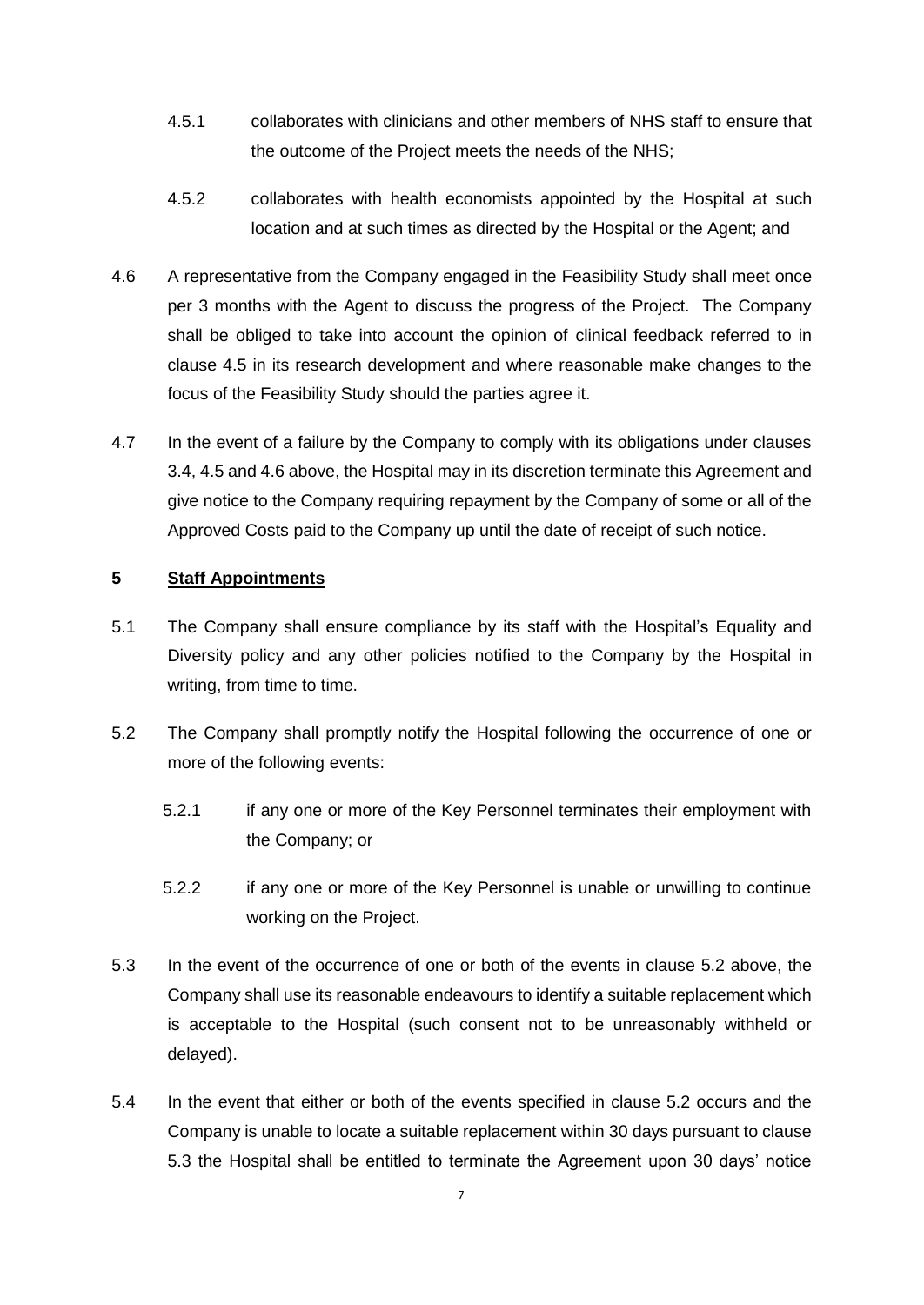where in the Hospital's reasonable opinion the lack of availability of the member of staff in question may cause a material risk to the satisfactory performance of the Project.

### **6 Payment**

- 6.1 Subject to clause 6.2, the Agent shall make payments to the Company as follows:
	- 6.1.1 All payments shall be made on the Commencement Date and thereafter Quarterly provided always that the Company shall, throughout the term of this Agreement, submit each Quarter a financial and progress report detailing actual expenses incurred and Deliverables achieved by such expenses, and;
- 6.2 The Agent reserves the right to recover any part of the payments made to the Company at any time during the term of this Agreement in the event that:
	- 6.2.1 the Company fails to achieve the Deliverables;
	- 6.2.2 the Company uses such payment for purposes which are other than the provision of the Feasibility Study;
	- 6.2.3 there are material variations to the Feasibility Study which have not been previously agreed in writing with the Hospital, or;
	- 6.2.4 there is any material breach of this Agreement by the Company.
- 6.3 The total amount to be paid by the Hospital to the Company shall not exceed the Approved Costs. Subject to these limits the Company is free to administer the funds within the terms of this Agreement without further reference to the Hospital.
- 6.4 The parties acknowledge and agree that all sums paid by the Hospital to the Company under this Agreement, whether directly or through the Agent, are inclusive of any applicable value added or sales tax or any other duties, taxes or imports.
- 6.5 On completion of the Project and subject to clause 6.2 above, any final payments in respect of costs properly incurred under the Agreement will be paid by the Agent to the Company within 90 days, provided that:
	- 6.5.1 a written claim has been provided by the Company in accordance with clause 6.1 ;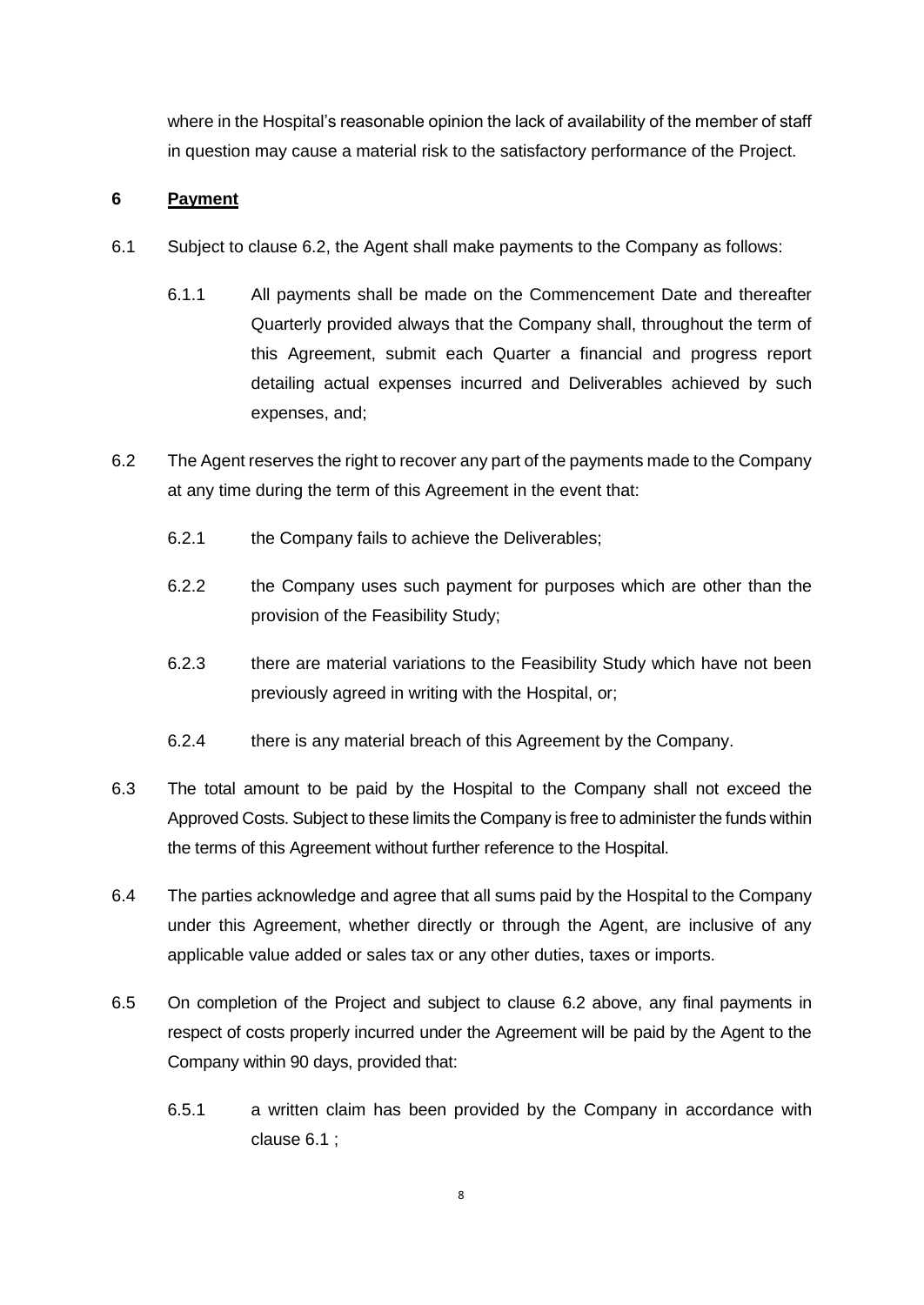- 6.5.2 financial and progress reports required under clauses 8 and 9 have been supplied in writing; and
- 6.5.3 the Project has been completed to the satisfaction of the Agent.
- 6.6 In the event of early termination of this Agreement prior to completion of the Project, save in the cases where the Hospital has terminated the Agreement pursuant to clause 17.4, the Hospital, whether directly or through the Agent, shall be entitled to recover any part of the payments for which the Company has failed to satisfactorily deliver the Deliverables prior to the date of termination.
- 6.7 If at any time an overpayment has been made to the Company for any reason whatsoever, the amount of such overpayment shall be taken into account in assessing any further payments, or shall be recoverable from the Company at the Hospital's discretion.
- 6.8 If any sum of money shall be due from the Company to the Hospital, the same may be deducted from any sum then due or which at any time thereafter may become due to the Company under this Agreement or any other agreement with the Hospital.

# **7 Equipment**

- 7.1 The Company shall take all practical steps to purchase any materials and equipment to be used in connection with the Project at a fair and reasonable price. The Agent may require to inspect original quotations and invoices issued to the Company for equipment or materials purchased in connection with the Project and may refuse payment in relation to any claim made in respect of such purchases if the Company does not provide this documentation on request.
- 7.2 Following the Completion Date, and after the final presentation of the Results and Data of the Project, all equipment purchased for use on the Project with funds provided by the Agent on behalf of the Hospital shall become the property of the Company.

# **8 Accounting obligations and Audit**

8.1 Company shall maintain during the term of this Agreement and for 7 years following termination or expiry of this Agreement proper, full and accurate financial and accounting records regarding its use of funding received from the Agent on behalf of the Hospital pursuant to this Agreement.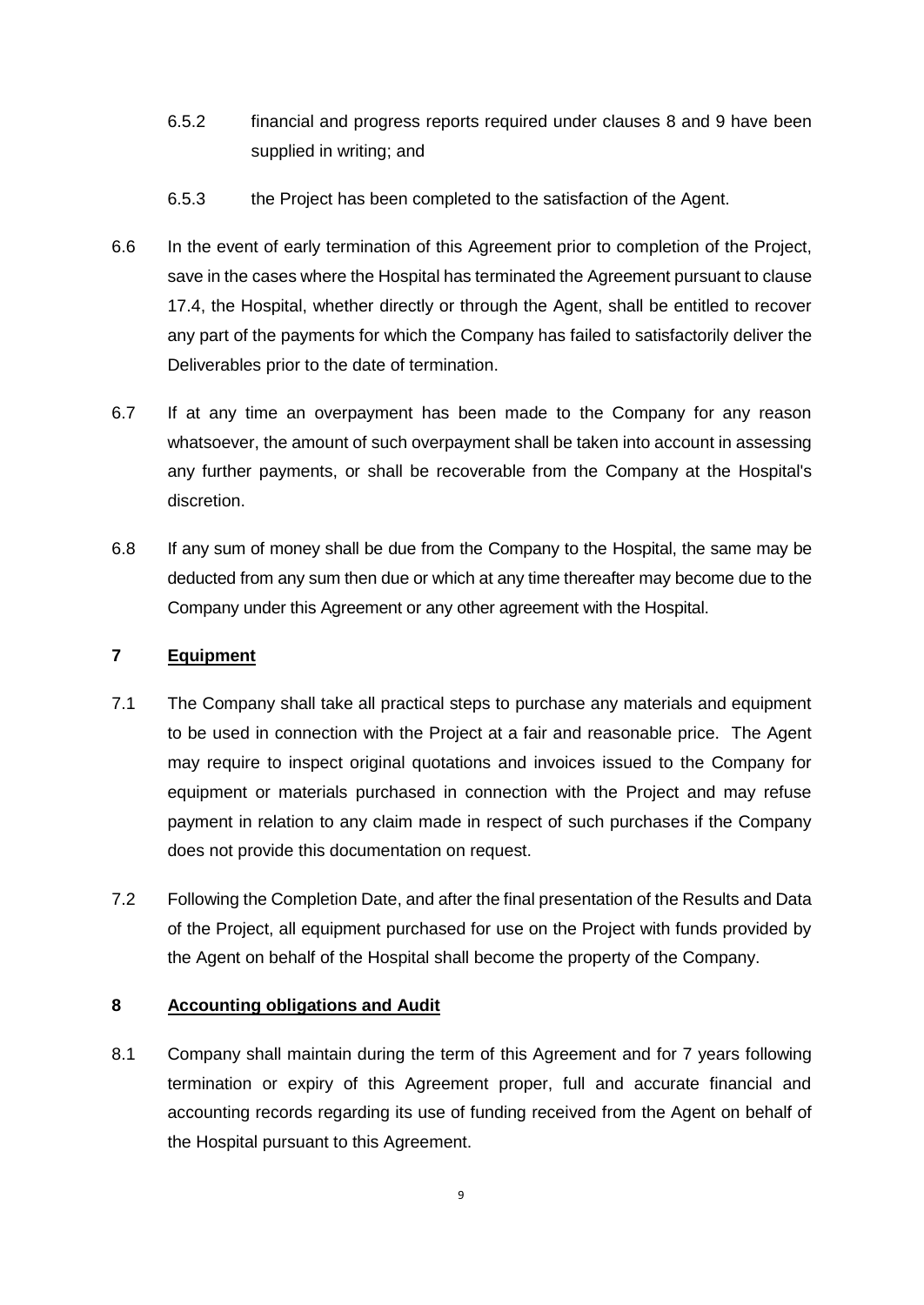- 8.2 Company grants to the Agent and to any statutory or regulatory auditors of the Hospital the right to access the Company's financial records upon reasonable notice for audit and inspection (including the right to take copies) at all reasonable times during business hours.
- 8.3 The Company shall provide all reasonable assistance at all times during the term of this Agreement and during the period of two years after termination or expiry of this Agreement for the purposes of allowing the Agent and the Hospital to obtain such information as is necessary to fulfil the Hospital's obligations to supply information for any parliamentary, governmental, judicial or other administrative purposes and/or to carry out an audit of the Company's compliance with this Agreement including all activities, performance, security and integrity in connection with the Agreement.
- 8.4 The Agent shall have the right to retain all Data and any financial information received from the Company including but not limited to the financial and progress reports made by the Company pursuant to clause 6.1 for 7 years following termination or expiry of this Agreement.

#### **9 Monitoring and reporting**

- 9.1 Company shall provide a written report to the Agent in the form specified in Schedule 4 within 5 Business Days of the end of the first Quarter on the progress of the Project to date, specifying all Results and Data created or obtained or which have otherwise arisen in connection with the Project up until the end of that Quarter.
- 9.2 Progress of the Project will be monitored generally by the Agent including, but not limited to, monitoring for compliance with the Deliverables detailed in Schedule 1 and the Criteria.
- 9.3 Within 14 Business Days of the end of the Project, the Company shall provide to the Agent a Feasibility Study Report in the form described in Schedule 4, showing all Data, methods, Results and provisional conclusions together with management information, a schedule for the development of the healthcare product and any other information relating to the Project.
- 9.4 The Agent shall have the right, at any time during the term of this Agreement to visit the Company's premises to evaluate the performance by the Company of its obligations under this Agreement and in connection with the Project.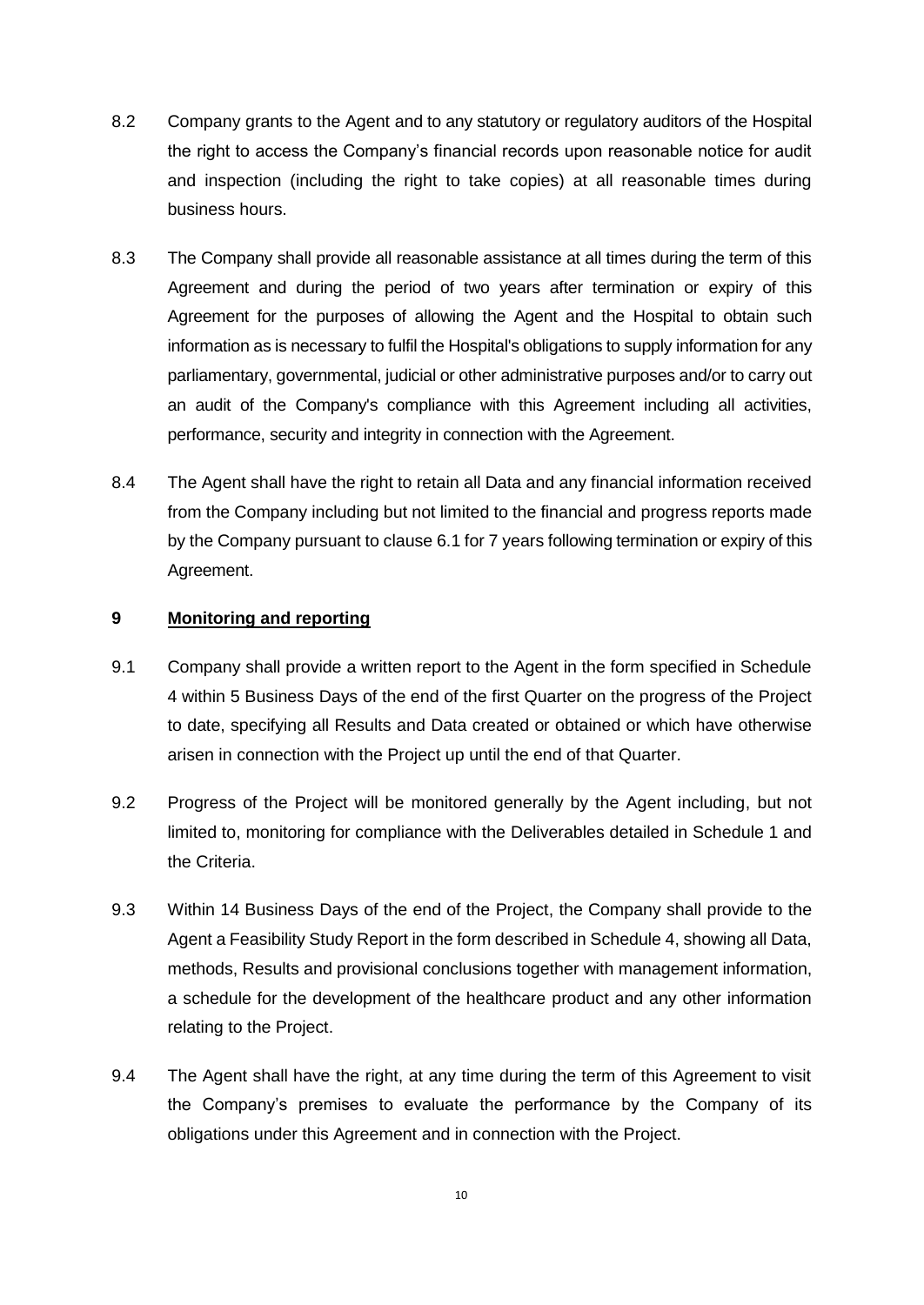9.5 The Company agrees to participate in surveys and other activities organised by the Agent for the purpose of collating suitable metrics, updated and published from time to time by the SBRI Healthcare management board, in order to demonstrate impact and the return on investment to funders of the programme for a period not less than 3 years from the Completion Date.

### **10 Confidential Information**

- 10.1 In respect of any Confidential Information it may receive from the other party, the receiving party undertakes to keep secret and strictly confidential and shall not disclose any such Confidential Information to any third party, without the disclosing party's prior written consent provided that:
	- 10.1.1 the receiving party shall not be prevented from using any general knowledge, experience or skills which were in its possession prior to the commencement of the Agreement; and
	- 10.1.2 nothing shall be construed in this Agreement as to prevent either party from using data processing techniques, ideas, know-how and the like gained during the performance of the Agreement in the furtherance of its normal business, to the extent that this does not result in a disclosure of Confidential Information or the unauthorised processing of any Personal Data.
- 10.2 Clause 10.1 above shall not apply to any Confidential Information received by one party from the other which:
	- 10.2.1 is or becomes public knowledge (otherwise than by breach of this clause);
	- 10.2.2 was in the possession of the receiving party, without restriction as to its disclosure, before receiving it from the disclosing party;
	- 10.2.3 is received from a third party who lawfully acquired it and who is under no obligation restricting its disclosure; or
	- 10.2.4 must be disclosed pursuant to a statutory, legal or parliamentary obligation placed upon the party making the disclosure, including any requirements for disclosure under the FOIA, or the Environmental Information Regulations, pursuant to clause 12 (Freedom of Information).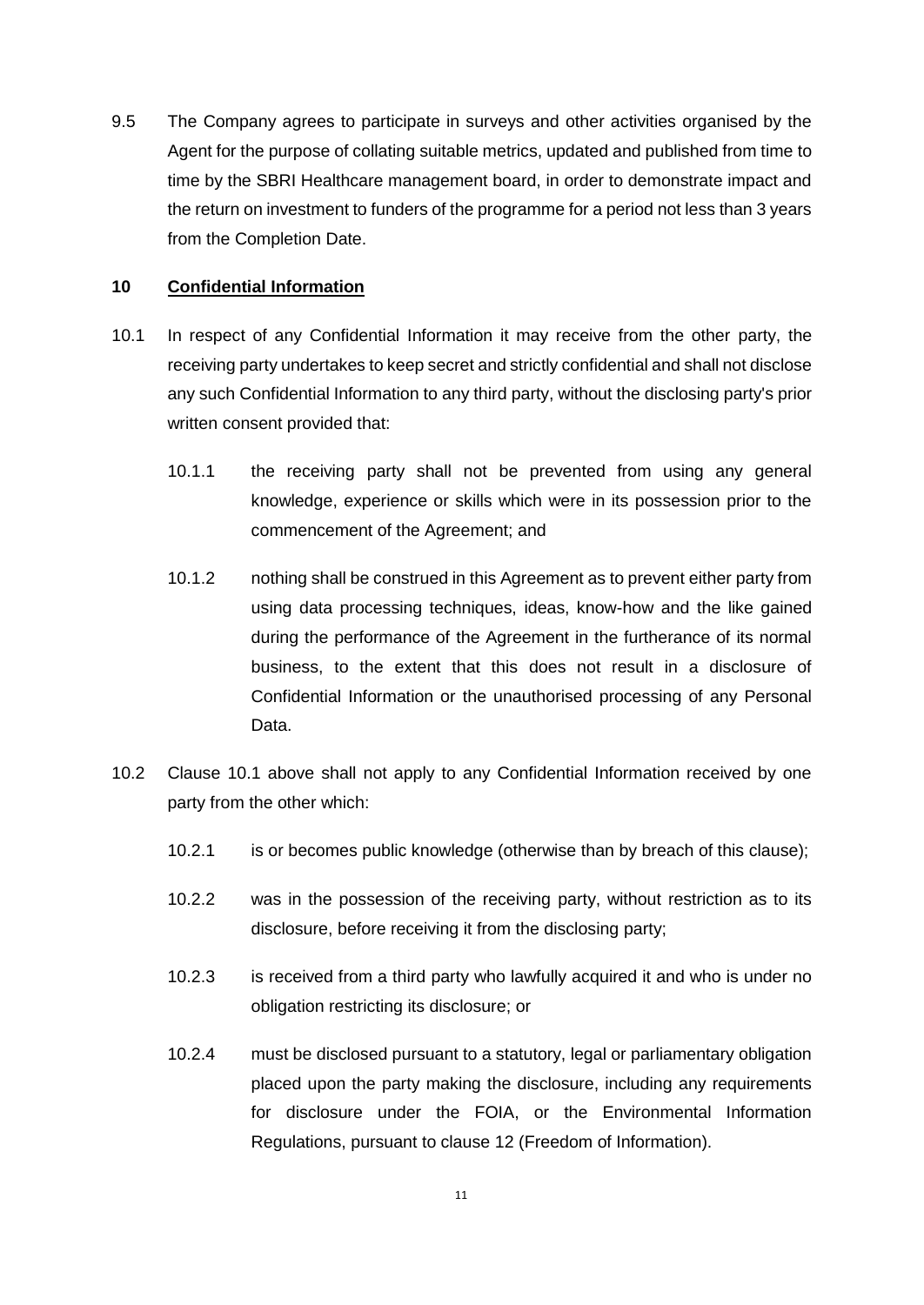- 10.3 Each party shall ensure that its staff or its professional advisors or consultants who have access to the Confidential Information are aware of such party's confidentiality obligations under this Agreement.
- 10.4 The obligations of each of the parties contained in this clause 10 shall continue without limit in point of time. In the event that the Company fails to comply with this clause the Hospital reserves the right to terminate the Agreement by notice in writing with immediate effect.

### **11 Personal Data and Data Protection**

- 11.1 Personal Data shall be treated as confidential at all times and the Company shall comply with the provisions of the DPA.
- 11.2 The Hospital shall supply copies of any guidance which may be required by the Company in the performance of the Project, including but not limited to the following documents:
	- 11.2.1 the Medical Research Council's "Personal Information in Medical Research", as amended from time to time; and
	- 11.2.2 the "NHS Confidentiality Code of Practice", guidelines on the use and protection of patient information, as amended from time to time.
- 11.3 The Company shall ensure compliance with any guidance documents provided to it pursuant to clause 11.2 above, and with any other guidance or regulations in relation to data as the Hospital may advise from time to time.
- 11.4 The Company shall at all times be responsible for ensuring that all Data (including Data in any electronic format) is stored securely. The Company shall take appropriate measures to ensure the security of all Data and guard against unauthorised access, disclosure, loss or destruction of all Data while in its custody.
- 11.5 Personal Data shall not be made available to anyone other than those employed directly on the Project by the Company, to the extent that they need access to such information for the performance of their duties.
- 11.6 The Company shall fully indemnify and hold harmless the Hospital and/or the Agent, their employees and agents against all liabilities, losses, costs, charges and expenses incurred as a result of any claims, demands, actions and proceedings made or brought against the Hospital and/or Agent by any person in respect of any loss or distress to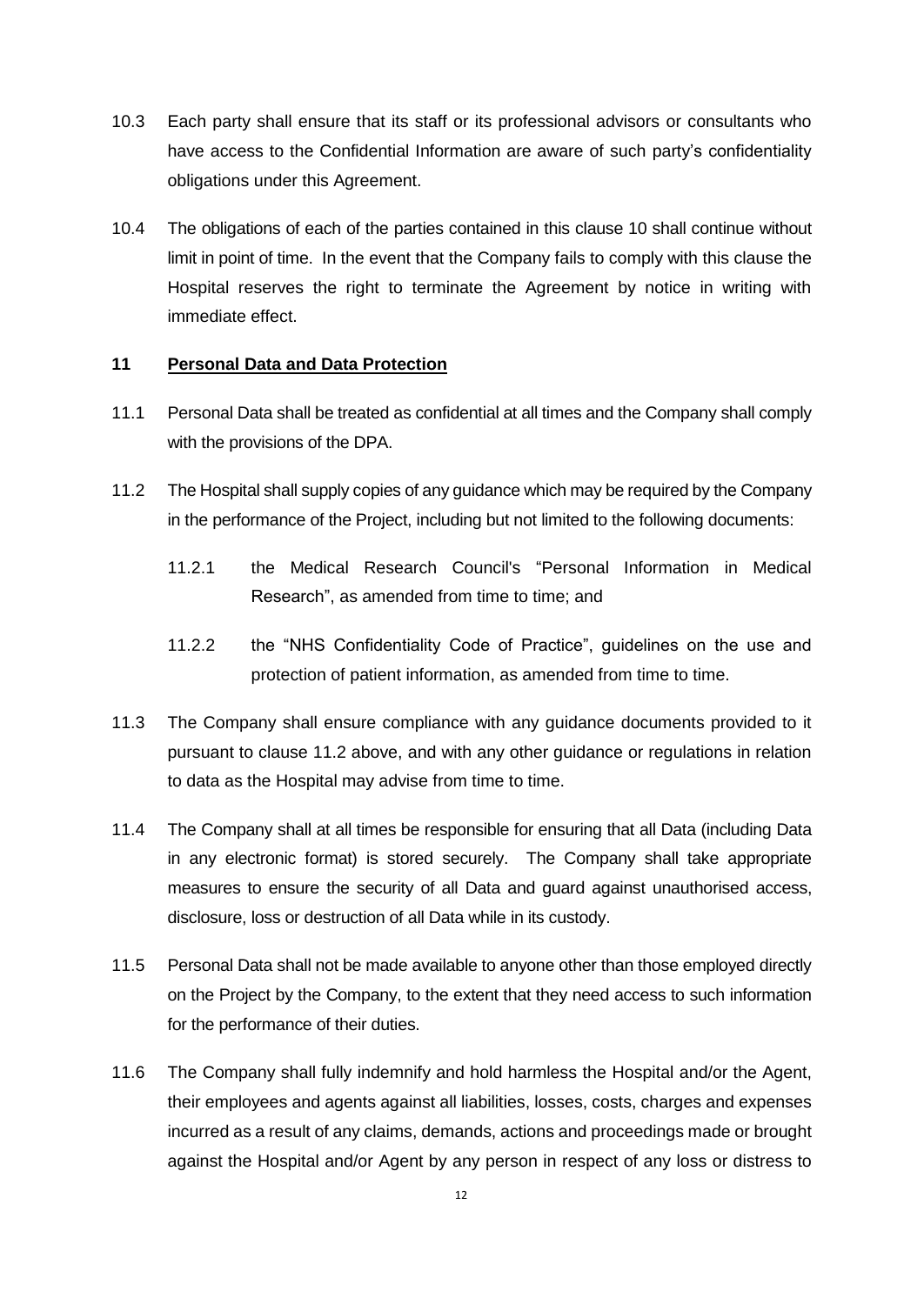that person by the loss, unauthorised disclosure of Personal Data or medical records by the Company, or any sub-contractor, servant or agent of the Company or any person within the control of the Company.

- 11.7 The Company shall, at its own expense, conduct any litigation arising from any claims relating to its use of Personal Data brought by any person in respect of any loss or distress to that person by the loss, unauthorised disclosure of Personal Data or medical records by the Company.
- 11.8 No Personal Data shall be included in any publications without the prior agreement in writing of the individual concerned. No mention shall be made of individual officers of the Hospital, nor shall information be included which might lead to their identification, without the prior agreement in writing of the Hospital.
- 11.9 The Company shall ensure that all basic factual Data is anonymised as and when it is obtained and that the key to personal identities of all persons to whom the Data relates is kept in a separate and secure place. The Company shall not supply the Agent or the Hospital with copies of any specific basic factual (or "raw") Data obtained in connection with the Project other than in an anonymised form.

### **12 Freedom of Information**

- 12.1 The Company acknowledges that the Hospital and the Agent are subject to the requirements of the FOIA and the Environmental Information Regulations 2004 and shall provide all reasonable assistance to and cooperate with (at its own expense) the Hospital and/or the Agent to enable the Hospital or Agent as appropriate to comply with any information disclosure requirements.
- 12.2 Notwithstanding the generality of clause 12.1, the Company shall provide the Hospital and/or Agent within five working days of receipt of a request for assistance from the Hospital and/or Agent with such information in its possession or power as may be reasonably requested in order to assist the Hospital to comply with its obligations under the FOIA.

### **13 Publicity**

13.1 Subject to the other provisions of this clause, the Hospital may publish details of the Project for any non-commercial purpose.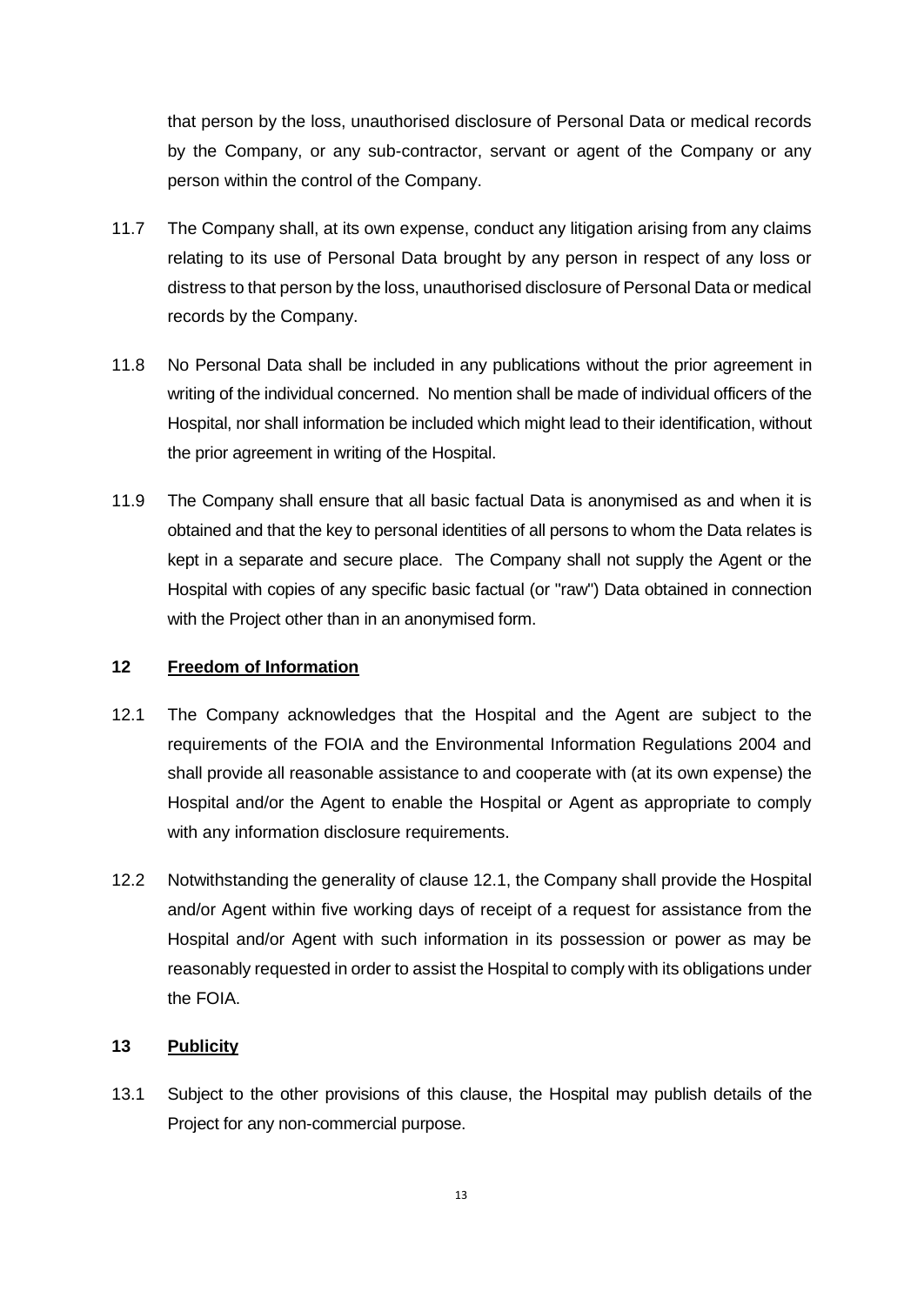- 13.2 If either party wishes to make any press or other public announcements, or release in any form any marketing or other publicity materials or releases, whether in written or oral form, relating to this Agreement, the Project Intellectual Property, the Project, Results or Data, or relating to the other party's Background Information, such party (the "**Publishing Party**") shall
	- 13.2.1 obtain the prior written approval of the other party (the "**Owning Party**") in accordance with clause 13.3 and 13.4 below, which will include approval of the form and content of the announcement or release of materials; and
	- 13.2.2 name the Owning Party should such party require it in such material (which naming, in the case of the Hospital, shall be subject to the provisions of clause 13.5).
- 13.3 To obtain the approval described in clause 13.2.1 the Publishing Party shall no less than 60 calendar days before using the material referred to in clause 13.2 submit in writing all drafts of such material (the "**Draft Material**") to the Owning Party.
- 13.4 Following receipt of the Draft Material in accordance with clause 13.3, the Owning Party shall have a period of 30 calendar days in which to:
	- 13.4.1 approve the Draft Material; or
	- 13.4.2 withhold approval where either in the Owning Party's reasonable opinion the Draft Material may prejudice any future applications for registered Intellectual Property Rights in respect of such materials or in the case of the Hospital where the publication of the Draft Material may otherwise prejudice the Hospital's interests.
- 13.5 Any publication resulting from work carried out under this Agreement shall acknowledge the SBRI Healthcare programme's financial support, carry the SBRI Healthcare and AHSN Networks logos and carry a disclaimer such as the Agent may require or in the absence of direction from the Agent a notice as follows:

"This work was commissioned and funded by the SBRI Healthcare programme. SBRI Healthcare is an NHS England initiative, championed by the Academic Health Science Networks (AHSNs). The views expressed in the publication are those of the author(s) and not necessarily those of the SBRI Healthcare programme or its stakeholders."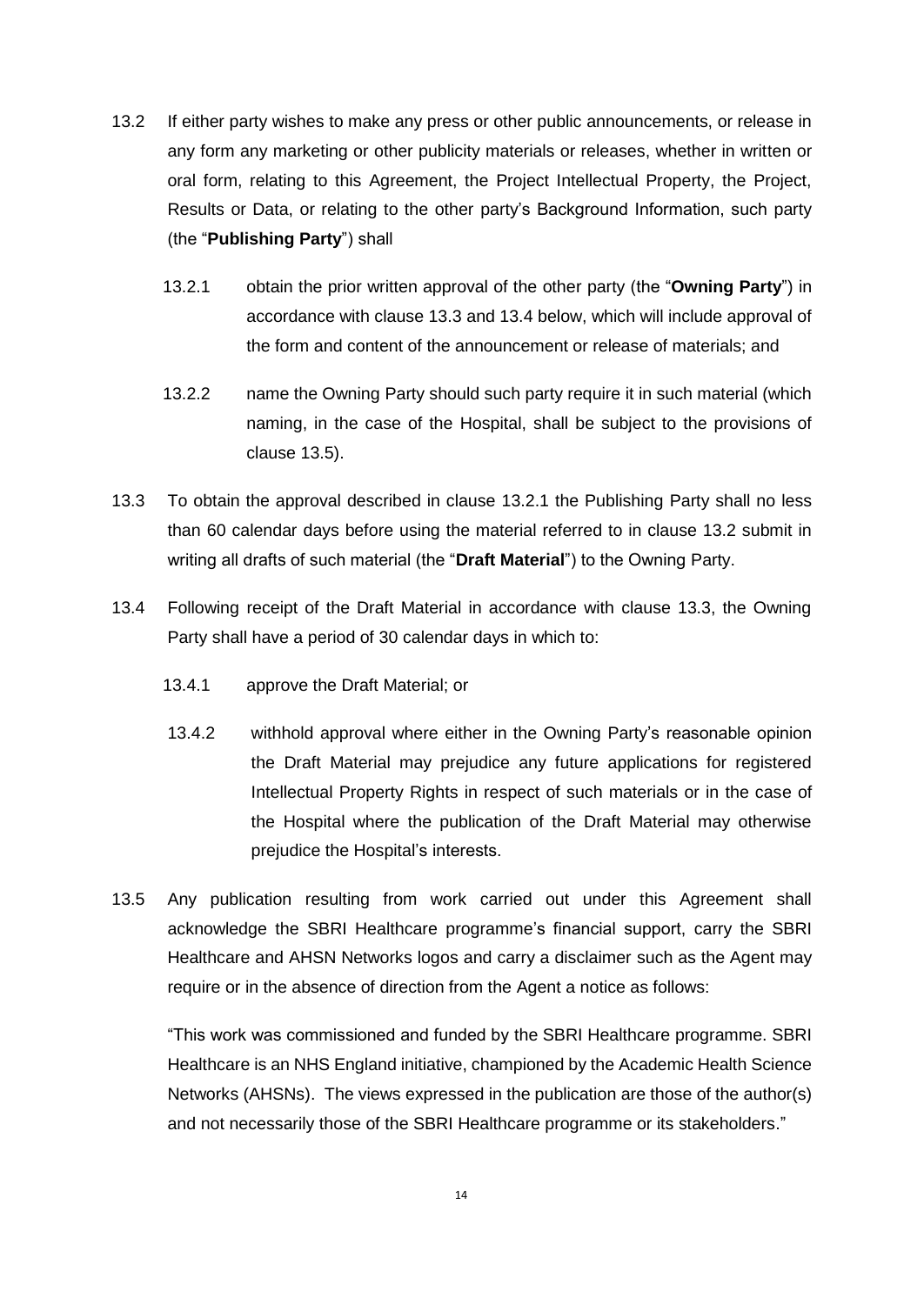13.6 The Hospital may terminate this agreement immediately on written notice in the event that it becomes aware that the Company has published material in contravention of this clause 13.

### **14 Intellectual Property**

- 14.1 All Background IPR used or supplied under this Agreement in connection with the Project shall remain the property of the party introducing the same and nothing contained in this Agreement or any licence agreement pertaining or pursuant to the Project shall affect the rights of either party in its Background IPR.
- 14.2 The Company shall confirm in writing that as at the Commencement Date it possesses all the Background IPR necessary to enable it to complete the Feasibility Study. In the event that one of the parties proposes an amendment to be made to the Feasibility Study pursuant to clause 4.2, the Company shall notify the Hospital if it does not possess the Background IPR necessary to enable it to complete the proposed amended Feasibility Study.
- 14.3 Subject to Clause 14.4 the Intellectual Property Rights arising out of the Project (the "**Project Intellectual Property**") shall in the first instance belong to the Company.
- 14.4 The Company hereby grants the Hospital a UK wide irrevocable, royalty-free nonexclusive right together with the right to grant sub-licences to use or publish information, Data, Results or conclusions arising from the Project for the purposes of research, evaluation, teaching and learning in relation to the provision of clinical patient care.

# **15 Exploitation of Intellectual Property**

- 15.1 The Company shall promptly inform the Agent in writing of:
	- 15.1.1 any Project Intellectual Property upon its creation, which is capable of exploitation whether patentable or not; and
	- 15.1.2 any Project Intellectual Property upon its creation which consists of results, designs, discoveries, inventions or matters which may form the subject of an application for a patent or other form of Intellectual Property Rights protection.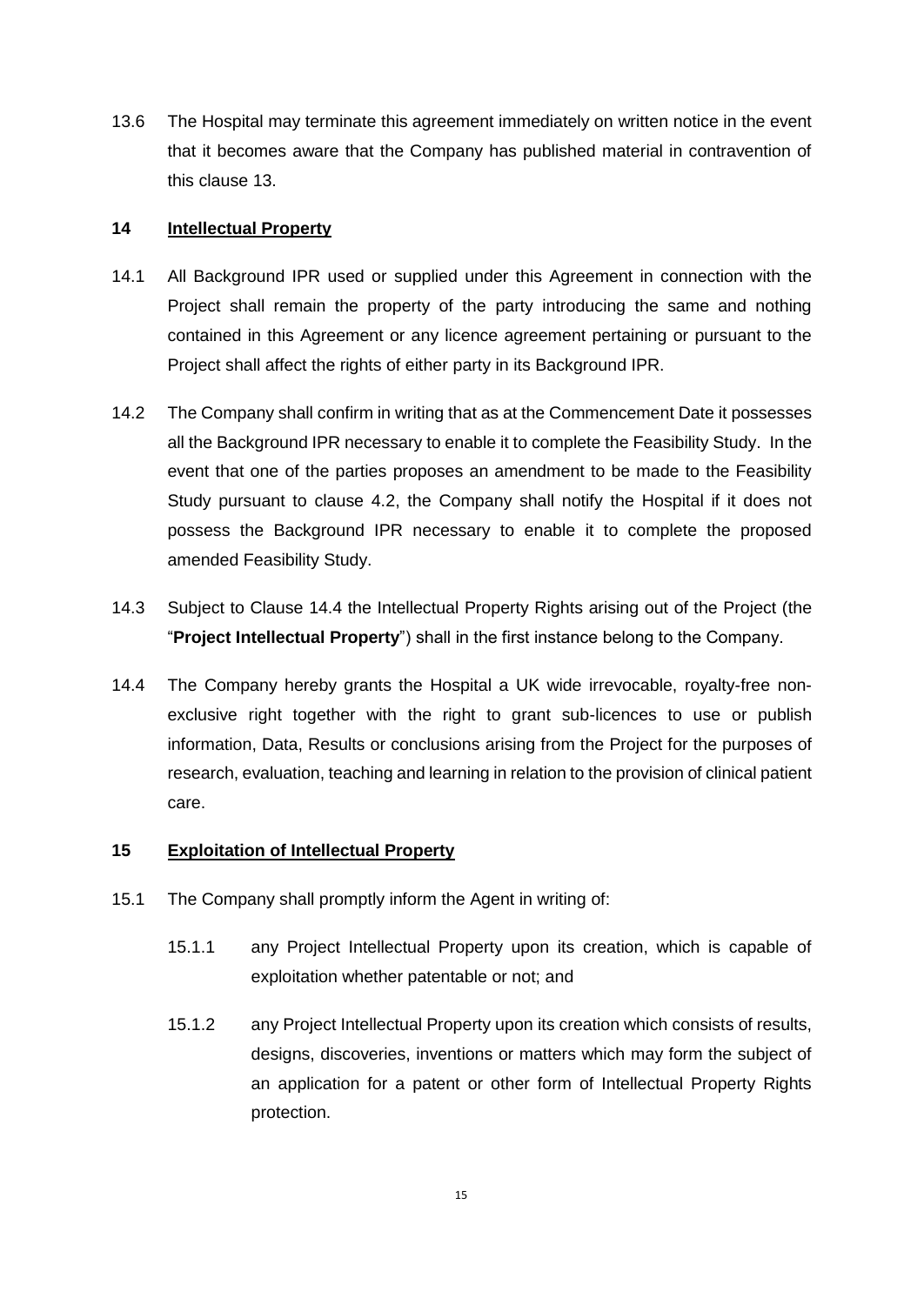- 15.2 The Company shall devise, publish, implement and maintain procedures for the management of Project Intellectual Property and in particular, but without limitation, shall use all reasonable endeavours to ensure that:
	- 15.2.1 the Results arising out of the Project are identified, recorded and distinguished from the outputs of its other research;
	- 15.2.2 prior to any publication of the Results of the Project, patentable inventions arising from the Results are identified, duly considered for patentability and, where it is reasonable so to do, patent applications in respect thereof are filed at the British or European Patent Office; and
	- 15.2.3 all such patent applications are diligently prosecuted having regard to all relevant circumstances.
- 15.3 The Company shall permit the Agent to monitor the operation and effectiveness of the Company's procedures for the management of Intellectual Property Rights in such a way as the Hospital considers reasonably necessary.
- 15.4 The Company shall ensure that no provisions are included in employment contracts with its staff which are inconsistent with the requirements of this Agreement that the Company is the first owner of Project Intellectual Property.
- 15.5 The Company will provide the Agent with such information that the Agent and/or the Hospital may reasonably request from time to time to demonstrate that the Company is exploiting or is taking reasonable steps towards exploiting the Project Intellectual Property.
- 15.6 Subject to any of its obligations of confidentiality under this Agreement, the Company shall use its best endeavours to:
	- 15.6.1 promote the dissemination of the Results of the Project; and
	- 15.6.2 where reasonable, exploit commercially such Results to generate capital, revenue or other monetary return.
- 15.7 The Company will notify the Agent if the Company decides not to proceed with the exploitation of any of the Project Intellectual Property and will, if requested to do so by Agent or the Hospital, assign the Project Intellectual Property to the Hospital or its successors.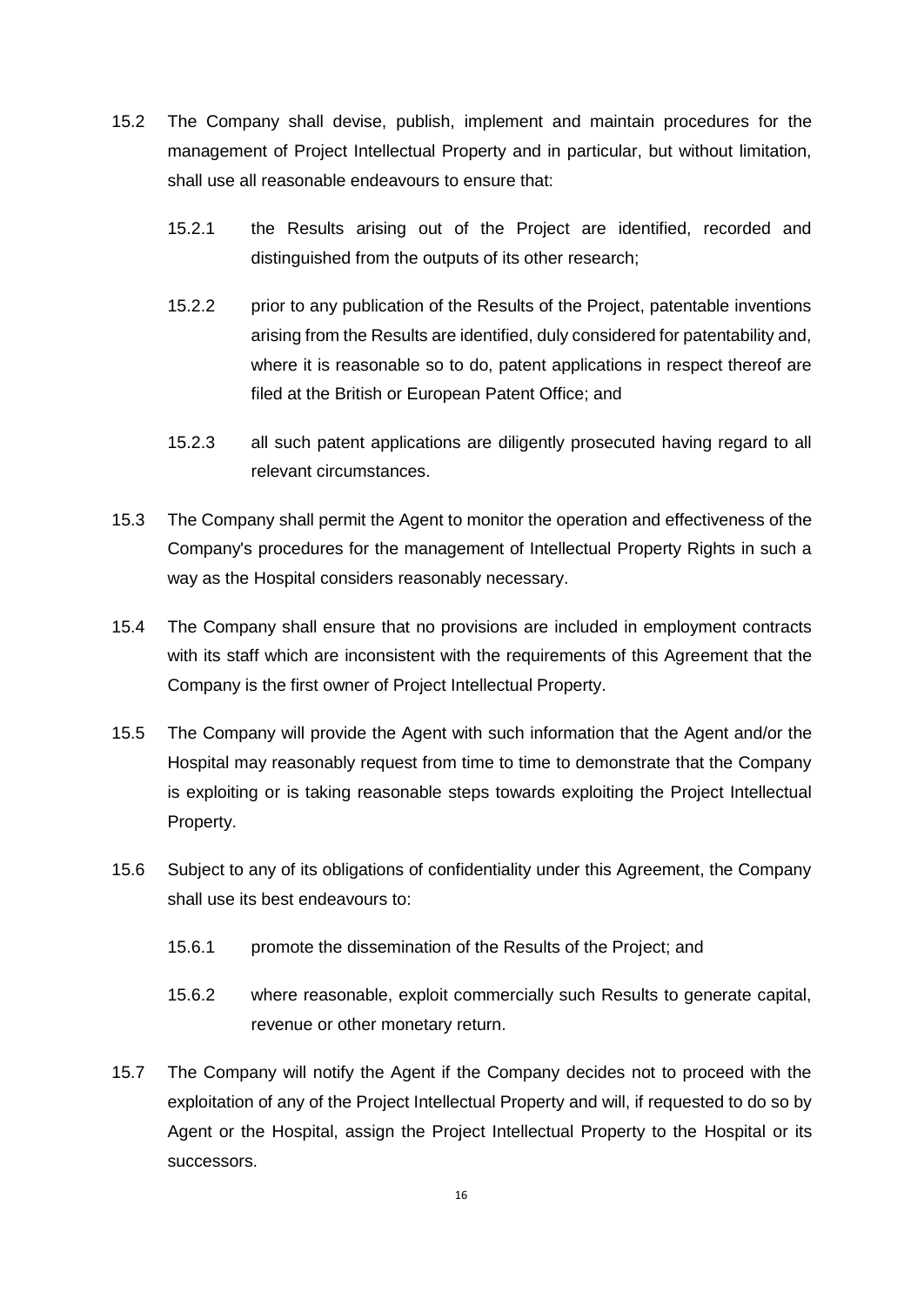- 15.8 Within 3 years of the date of the creation of any Project Intellectual Property the parties shall meet to evaluate the progress of the Company in exploiting the Project Intellectual Property commercially. If in the reasonable opinion of the Hospital the Company has not made reasonable endeavours to exploit some or all of the Project Intellectual Property commercially the Hospital may require the relevant Project Intellectual Property to be assigned to or licensed to the Hospital or its successors.
- 15.9 Any dispute over whether or not the Company has used reasonable endeavours for the purpose of Clause 15.8 shall be settled in London by a barrister specialising in intellectual property law, who has no prior connection with either the Hospital or the Company, or who is otherwise acceptable to the Hospital and the Company. He or she shall be nominated for the purpose by the then Chairman of the General Council of the Bar and shall act as an arbitrator. His or her costs and expenses shall be met by the parties in equal shares. Each party shall supply him or her with such evidence as he or she reasonably requests and shall allow him or her access on reasonable notice to any laboratories or other premises which he or she asks (on reasonable grounds) to inspect. His or her decision shall be a ruling on whether or not the Company has used reasonable endeavours to exploit the relevant Project Intellectual Property commercially.
- 15.10 For the avoidance of doubt, the parties agree that for the purpose of clause 15.8, the following circumstances shall be conclusive evidence that the Company has failed to use reasonable endeavours:-
	- 15.10.1 the Company is subject to an Insolvency Event; or
	- 15.10.2 the Company has taken steps to exploit the Project Intellectual Property, but in the reasonable opinion of the Hospital:
		- (i) the resulting product is of insufficient quality or being produced in insufficient quantities to meet the requirements of the NHS; and/or
		- (ii) the resulting product is offered for a price which is over and above market price and/or the level which would be normally charged for a comparably similar product to the NHS.
- 15.11 The Company shall do or procure to be done all such further acts and things and execute or procure the execution of all such other documents as the Hospital may from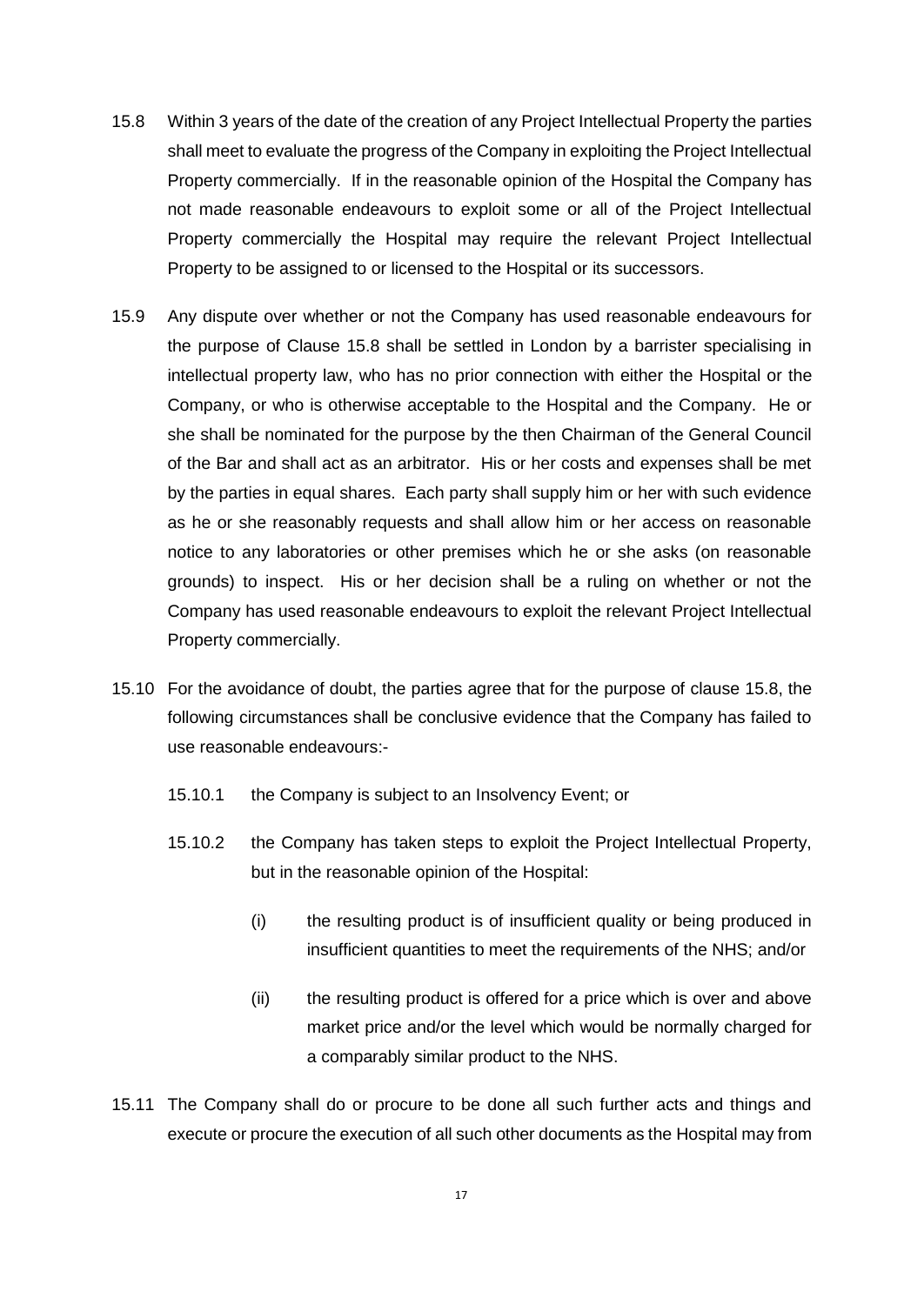time to time require for the purpose of giving the Hospital the full benefit of the provisions of this Agreement.

15.12 By this Agreement the Company irrevocably appoints the Hospital as its attorney to sign, execute and deliver on its behalf all deeds and documents and to do all acts and things necessary to give effect to the terms of this Agreement and for vesting in the Hospital the full benefit of the assets, rights and benefits to be transferred to the Hospital under this Agreement.

#### **16 Ethics and Compliance with Regulations**

- 16.1 The Company shall comply, and shall procure compliance by any of its officers or agents, with all applicable laws, statutes, regulations, and guidance in the performance of the Feasibility Study (if applicable) and with any guidance as may be advised by the Hospital, from time to time.
- 16.2 The Company will ensure that work in any way connected with this Project is conducted in accordance with, where applicable, the ICH GCP**,** the current version of the World Medical Association Declaration of Helsinki entitled "Ethical Principles for Medical Research Involving Human Subjects", the Department of Health Guidance "Research Governance Framework For Health and Social Care" and, if relevant, in accordance with the Department of Health guidance "Governance Arrangements for NHS Research Ethics Committees" or such other guidelines as may be issued from time to time by the Department of Health or other health authority and copies of which shall be made available to the Company.
- 16.3 The Company will submit for review by a Research Ethics Committee recognised by the Hospital any Project involving:
	- 16.3.1 NHS patients and users including those treated under agreement with private sector providers;
	- 16.3.2 individuals identified as potential research participants because of their status as relatives or carers of NHS patients;
	- 16.3.3 NHS staff recruited as research participants by virtue of their professional role;
	- 16.3.4 access to data, organs or other bodily material of past and present individual and identifiable NHS patients;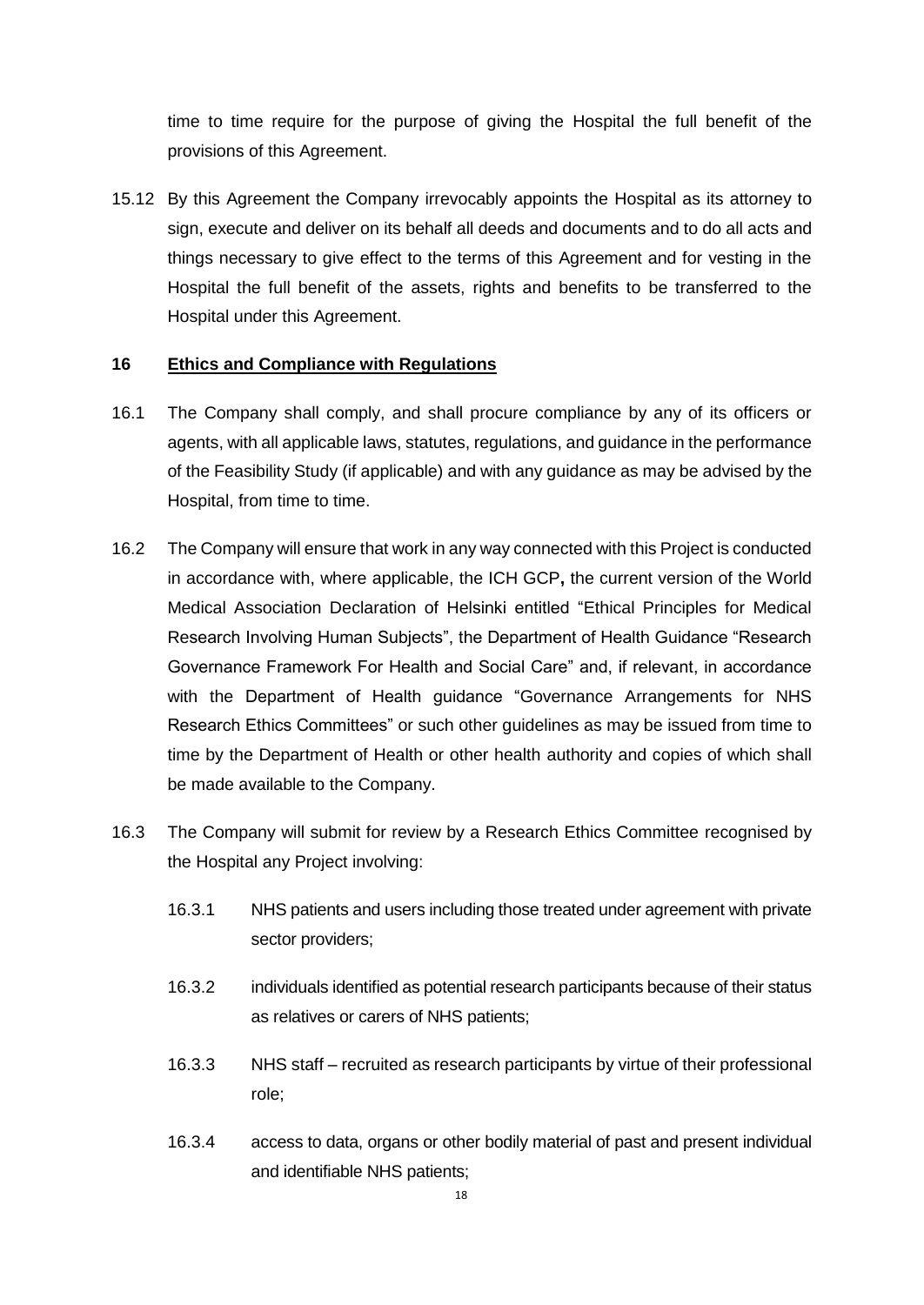- 16.3.5 fetal material and IVF involving NHS patients;
- 16.3.6 the recently dead in NHS premises;
- 16.3.7 the use of, or potential access to, NHS premises or facilities

with a view to obtaining the approval of the Research Ethics Committee to the Project and will inform the Hospital when such approvals have been given (whether unconditionally or subject to conditions) or withheld.

16.4 In the event of any animals being used in research, all requirements of the Animals (Scientific Procedures) Act 1986 must be followed. In addition, the Department of Health's mission statement and Home Office advice on ethical review process in relation to this Act must be effective and in operation.

#### **17 Termination**

- 17.1 Either the Hospital or the Company shall have the right to terminate this Agreement upon giving 90 days' prior written notice to the other party.
- 17.2 The Hospital may by notice in writing terminate this Agreement without liability for any damage, loss or expenses arising as a result of or in connection with such termination if there is a change of Control of the Company which, in the reasonable opinion of the Hospital, has affected or is likely to materially affect the performance by the Company of its obligations under this Agreement (including but not limited to its obligations under clause 15). For the purposes of this definition, "**Control**" means direct or indirect beneficial ownership of more than 50% of the share capital, stock or other participating interest carrying the right to vote or to distribution of profits of the Company, as the case may be, and/or to direct the affairs of the Company whether by virtue of the ownership of shares, contract or otherwise.
- 17.3 The Hospital shall only be permitted to exercise its rights pursuant to clause 17.2 for 6 months after any such change of Control and shall not be permitted to exercise such rights where the Hospital has agreed in advance in writing to the particular change of Control and such change of Control takes place as proposed. The Company shall notify the Hospital in writing 4 weeks prior to any proposed change of Control.
- 17.4 The Hospital will terminate immediately by notice in writing this Agreement without liability for any damage, loss or expenses arising as a result of or in connection with such termination if: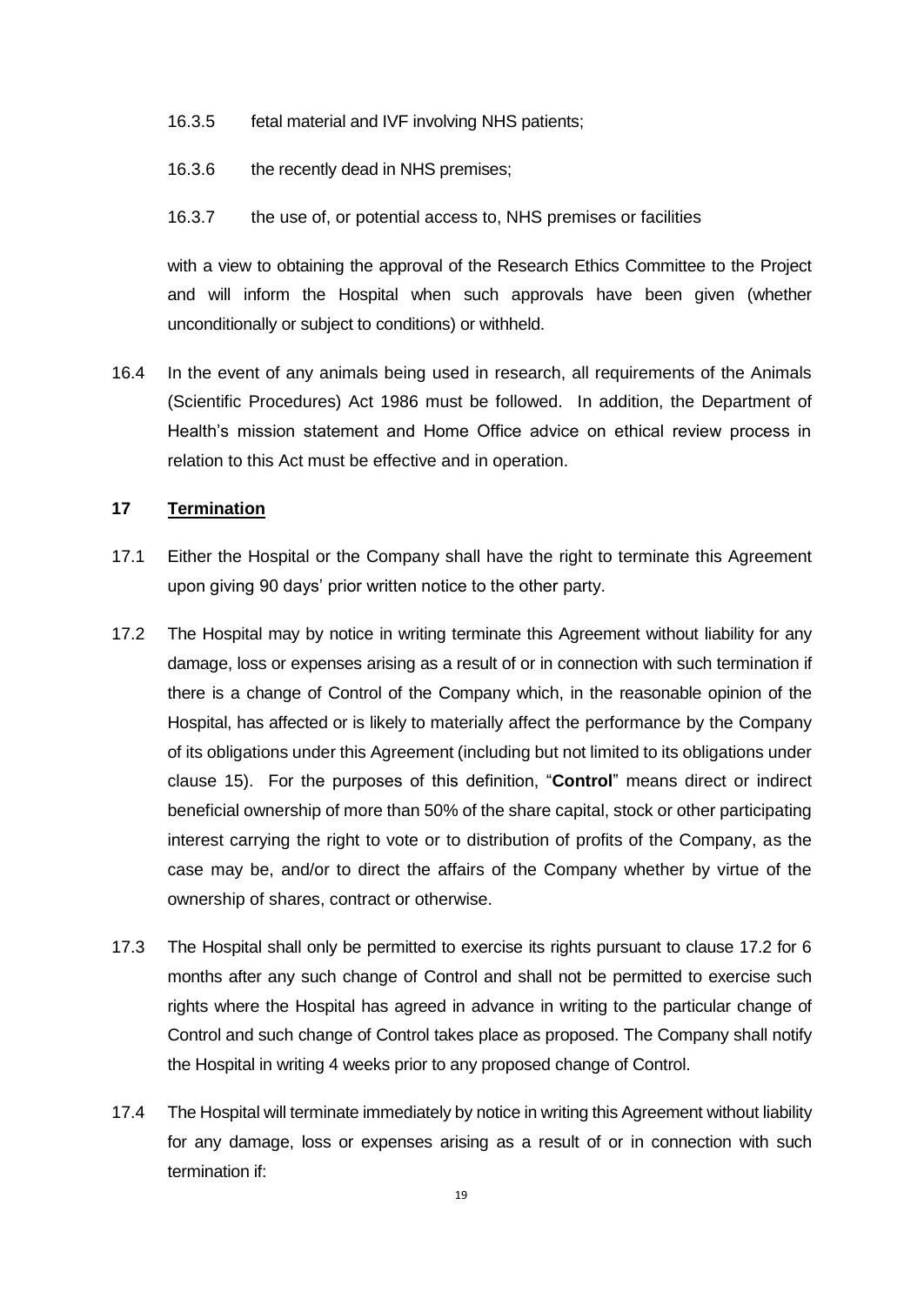- 17.4.1 the Company passes a resolution, or the court makes an order that:
	- (i) the Company be wound up (otherwise than for the purpose of a bona fide and solvent reconstruction or amalgamation); or
	- (ii) a receiver, manager or administrator on behalf of a creditor is appointed in respect of all or part of the business of the Company; or
	- (iii) circumstances arise which entitle a court or creditor to appoint a receiver, manager or administrator or which entitle the court (otherwise than for the purpose of a solvent and bona fide reconstruction or amalgamation) to make a winding up order; or
	- (iv) the Company ceases to trade or is unable to pay its debts within the meaning of the Insolvency Act 1986 or any similar event occurs under the law of any other jurisdiction,

any one or more of these being an "**Insolvency Event**".

- 17.4.2 the Company has breached this Agreement and;
	- $(i)$  in the case of a breach which is capable of remedy, the Company has failed to remedy the breach within 30 days of written notice being sent to the Company specifying the breach and requiring its remedy; or
	- (ii) the breach is incapable of remedy;
- 17.4.3 the Hospital has the right to terminate pursuant to an express provision in this Agreement.

### **18 Consequences of termination**

- 18.1 The following clauses shall survive termination of this Agreement for any reason: clauses 8.1, 8.3, 8.4, 9.5, 10, 11.1, 11.6, 11.7, 12, 13, 14, 15, 18, 20, 23 and 25.
- 18.2 Except for the licence granted to the Hospital under clause 14.4 which shall continue following termination, all parties shall cease to use the Intellectual Property Rights of the other party immediately upon termination of this Agreement.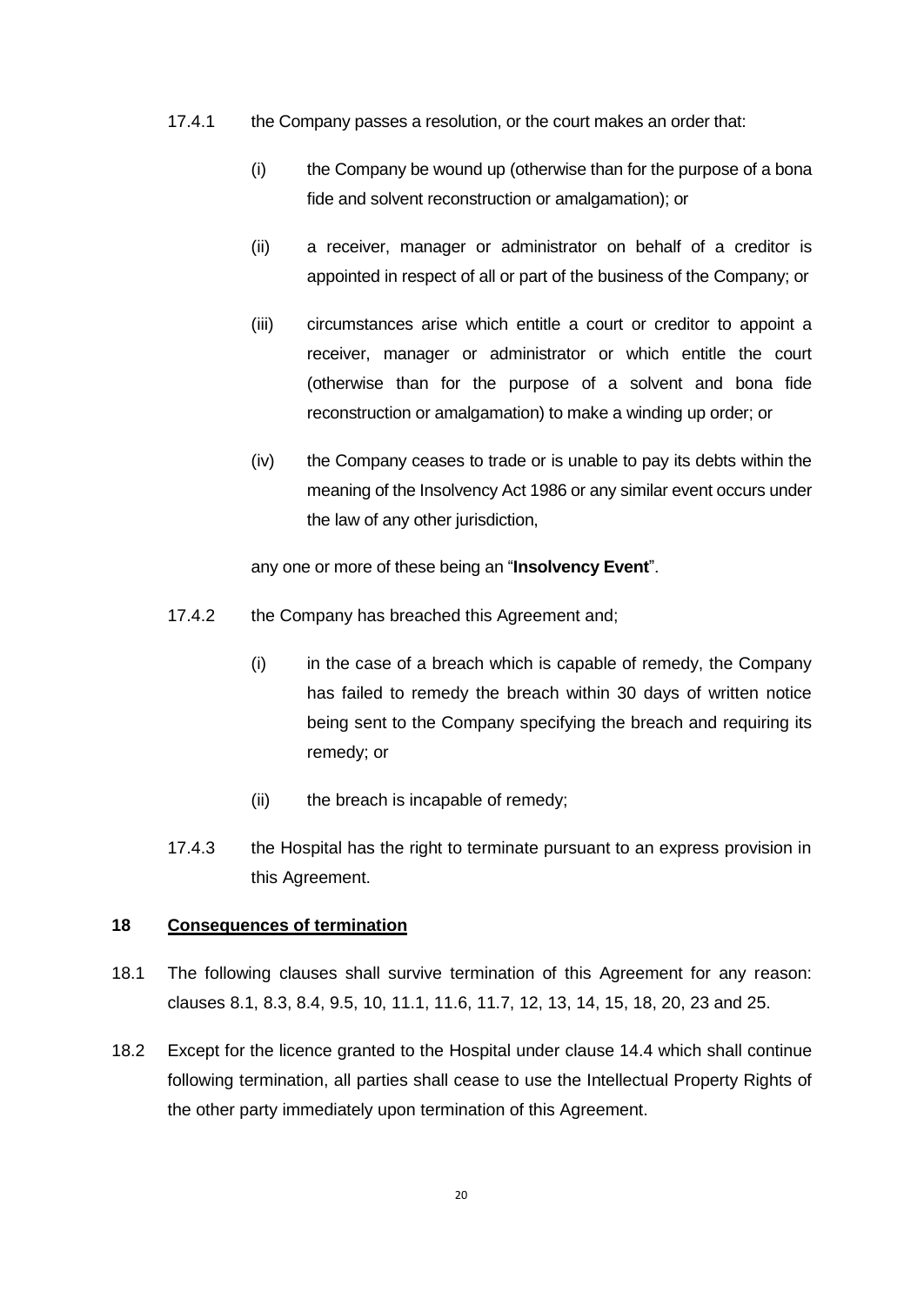18.3 All Confidential Information and any other materials supplied to the Company by the Hospital or by the Agent and any copies made of the same shall be immediately returned by the Company to the Hospital or to the Agent, as appropriate upon termination of this Agreement.

#### **19 Warranties**

- 19.1 The Company warrants and represents that:
	- 19.1.1 there are no actions, suits or proceedings pending or, to the Company's knowledge, threatened against or affecting the Company before any court or administrative body or tribunal that might affect the ability of the Company to meet and carry out its obligations under this Agreement;
	- 19.1.2 the Project will be carried out by appropriately experienced, qualified and trained personnel with skill, care and diligence;
	- 19.1.3 the Company will discharge its obligations under this Agreement with skill, care and diligence including, but not limited to, in compliance with good industry practice and (without limiting the generality of the foregoing) in accordance with its own established internal procedures; and
	- 19.1.4 to the best of its knowledge, the performance of the Project and the Hospital's use of any Results and/or Data shall not infringe any Intellectual Property Rights of any third party.

#### **20 Liability and indemnity**

- 20.1 Subject to clause 20.2, neither party shall (except in the case of death or personal injury caused by its negligence or in the case of its fraudulent misrepresentation or in other circumstances where liability may not be so excluded or limited under any applicable law) be liable to the other party in contract, tort, negligence, breach of statutory duty or otherwise for loss of profit, loss of data, use, anticipated savings, goodwill, reputation or opportunity, economic loss and/or any consequential or indirect loss or damage, costs or expenses incurred or suffered by the other party as a result of any breach by that party of the terms of this Agreement.
- 20.2 The Company hereby indemnifies the Hospital and the Agent, their officers and agents, in full and shall keep the Hospital and Agent and such officers, and agents indemnified from and against all claims, demands, actions and proceedings made or brought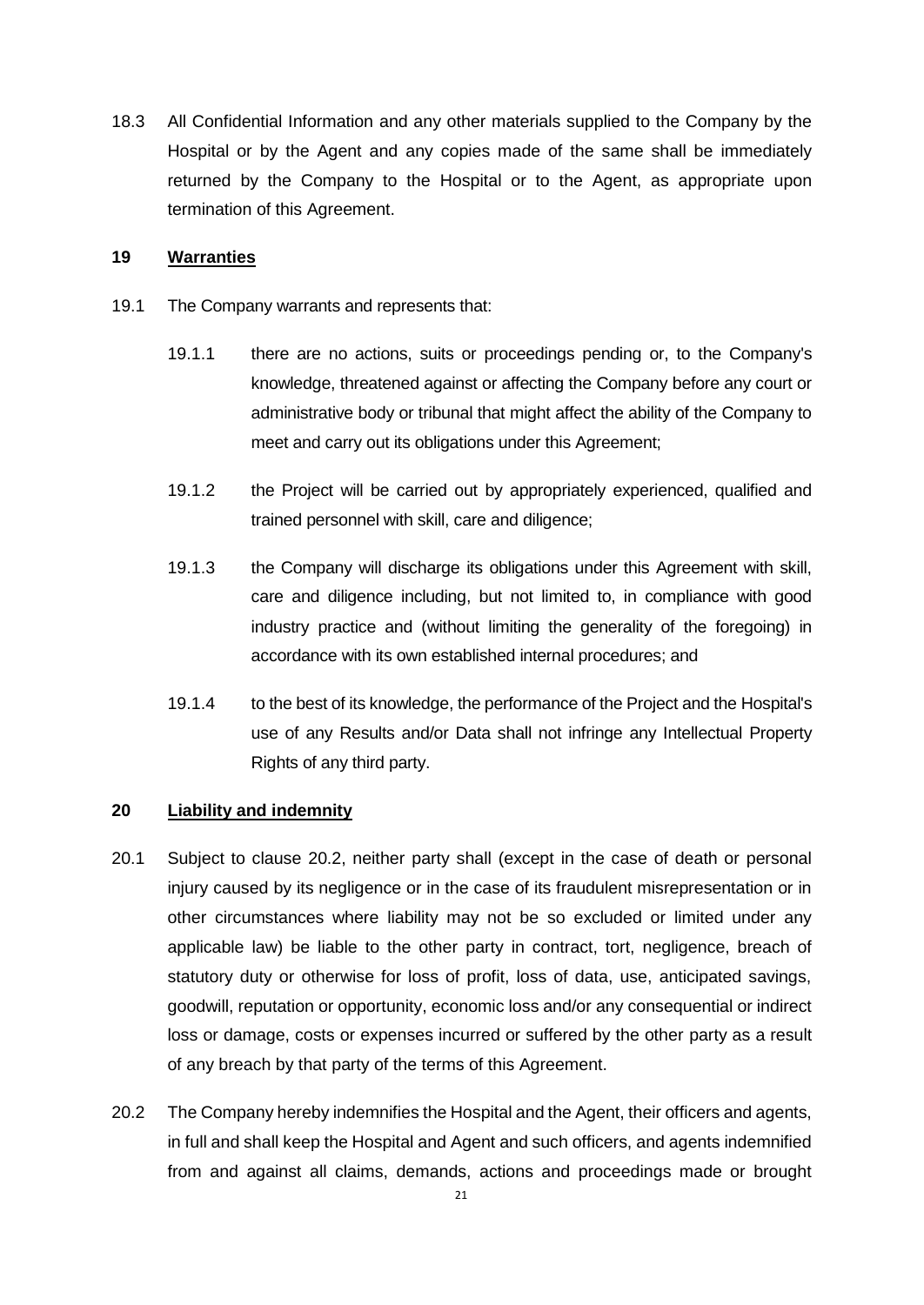against the Hospital, the Agent, their officers or agents, and all damages, losses, costs and expenses (including legal and other professional advisers' fees) whatsoever arising under statute or at common law whether or not foreseeable at the date of entering into this Agreement, incurred or suffered by the Hospital, the Agent or their agents or officers, whether directly or indirectly in respect of:

- 20.2.1 the breach or non-performance of any provision of clauses 4.5, 16 or 19 of this Agreement by the Company, or
- 20.2.2 any damage to any property or to persons, including personal injury

arising out of or in the course of or in connection with the Project except in so far as such liability arises out of the negligence or wilful misconduct of the Hospital.

- 20.3 The Company shall promptly notify the Hospital and the Agent if any claim or demand is made or action brought against the Company for infringement or alleged infringement of the Intellectual Property Rights of a third party in connection with the performance of the Project.
- 20.4 The Company shall effect and maintain with a reputable insurance company a policy or policies of insurance providing an adequate level of cover in respect of all risks which may be incurred by the Company, arising out of the Company's performance of the Agreement.
- 20.5 The Company shall produce to the Hospital and the Agent, on request, copies of all insurance policies referred to in this clause or other evidence confirming the existence and extent of the cover given by those policies, together with receipts or other evidence of payment of the latest premiums due under those policies.
- 20.6 The terms of any insurance or the amount of cover shall not relieve the Company of any liabilities under the Agreement.

## **21 Force Majeure**

- 21.1 If any party is affected by Force Majeure it shall forthwith notify the other party of the nature and extent thereof.
- 21.2 No party shall be deemed to be in breach of this Agreement by reason of any delay in performance, or non-performance, of any of its obligations hereunder, to the extent that such delay or non-performance is due to any Force Majeure of which it has notified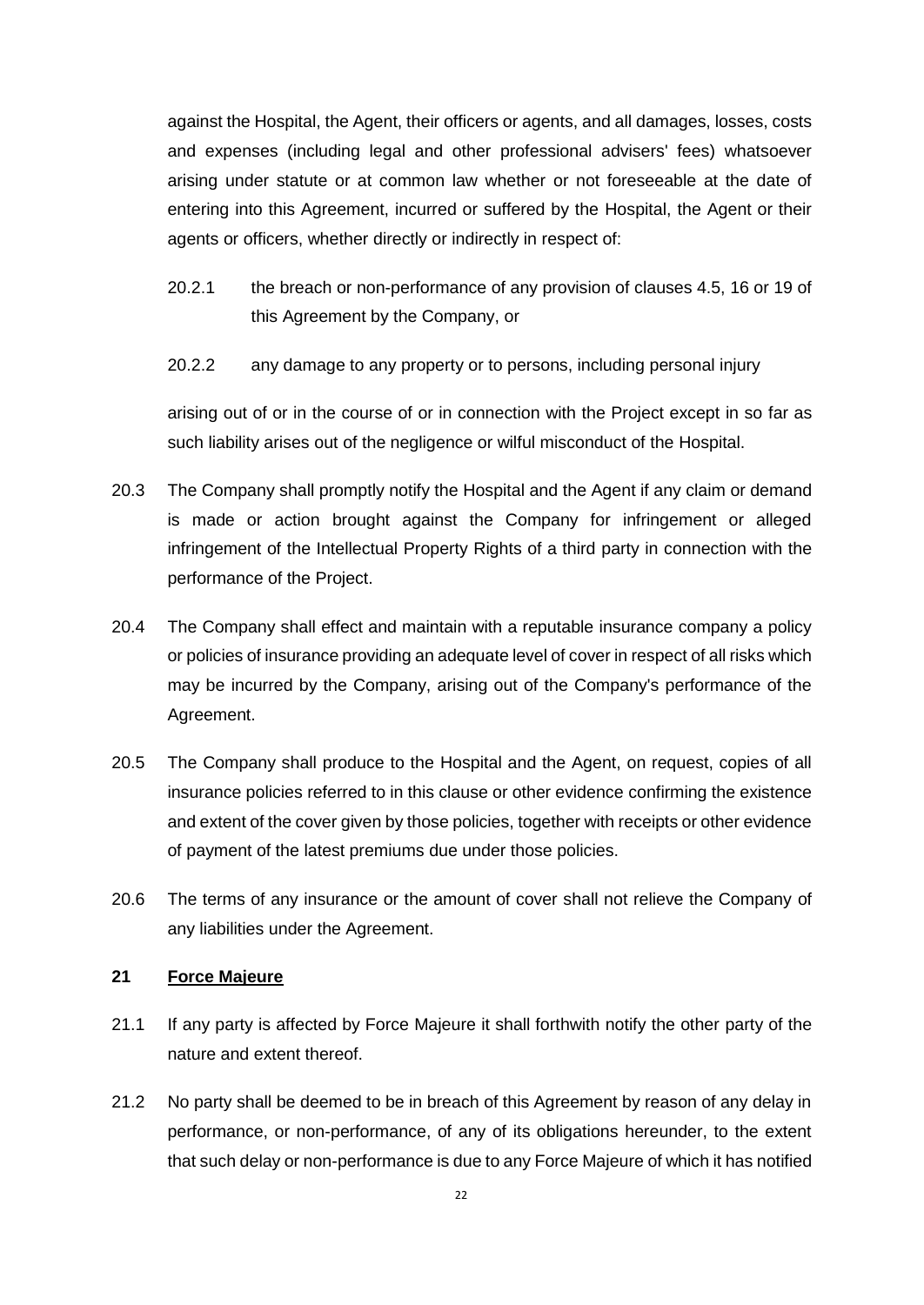the other party, and the time for performance of these obligations shall be extended accordingly as may be fair and reasonable in all circumstances, provided always that if the duration of any such delay or impediment exceeds 6 months, then any party may give 30 days' notice to terminate this Agreement.

#### **22 Variation**

- 22.1 If at any time it appears likely that any provision of the Agreement, in particular the Project, needs to be varied, the Company shall immediately inform the Hospital in writing requesting a Variation to the Agreement, giving full details of the justification for the request and giving proposals for the Variation to the Agreement. Upon receipt of such a request the Hospital may:
	- 22.1.1 agree to vary this Agreement;
	- 22.1.2 vary the Project in such a manner which the Company agrees can be carried out within the Approved Cost;
	- 22.1.3 refuse the request and require the continuation of the Project in accordance with this Agreement;
	- 22.1.4 give notice of termination in accordance with clause 17.
- 22.2 Any variation to this Agreement agreed pursuant to clause 22.1 shall be set out in a Variation to Agreement Form and signed by both parties.

#### **23 Applicable law and Dispute Resolution**

- 23.1 If any dispute arises out of, or in connection with this Agreement, the parties will attempt in good faith to settle it by negotiation between the designated representatives of each party.
- 23.2 In the event that the dispute is not resolved by such representatives as provided under clause 23.1 the matter will be referred to the signatories to this Agreement.
- 23.3 If, following the process described in clauses 23.1 and 23.2 above, the parties are unable to settle any dispute by negotiation within thirty days, the parties will attempt to settle it by mediation in accordance with the Centre for Effective Dispute Resolution (CEDR) Model Mediation Procedure in the United Kingdom.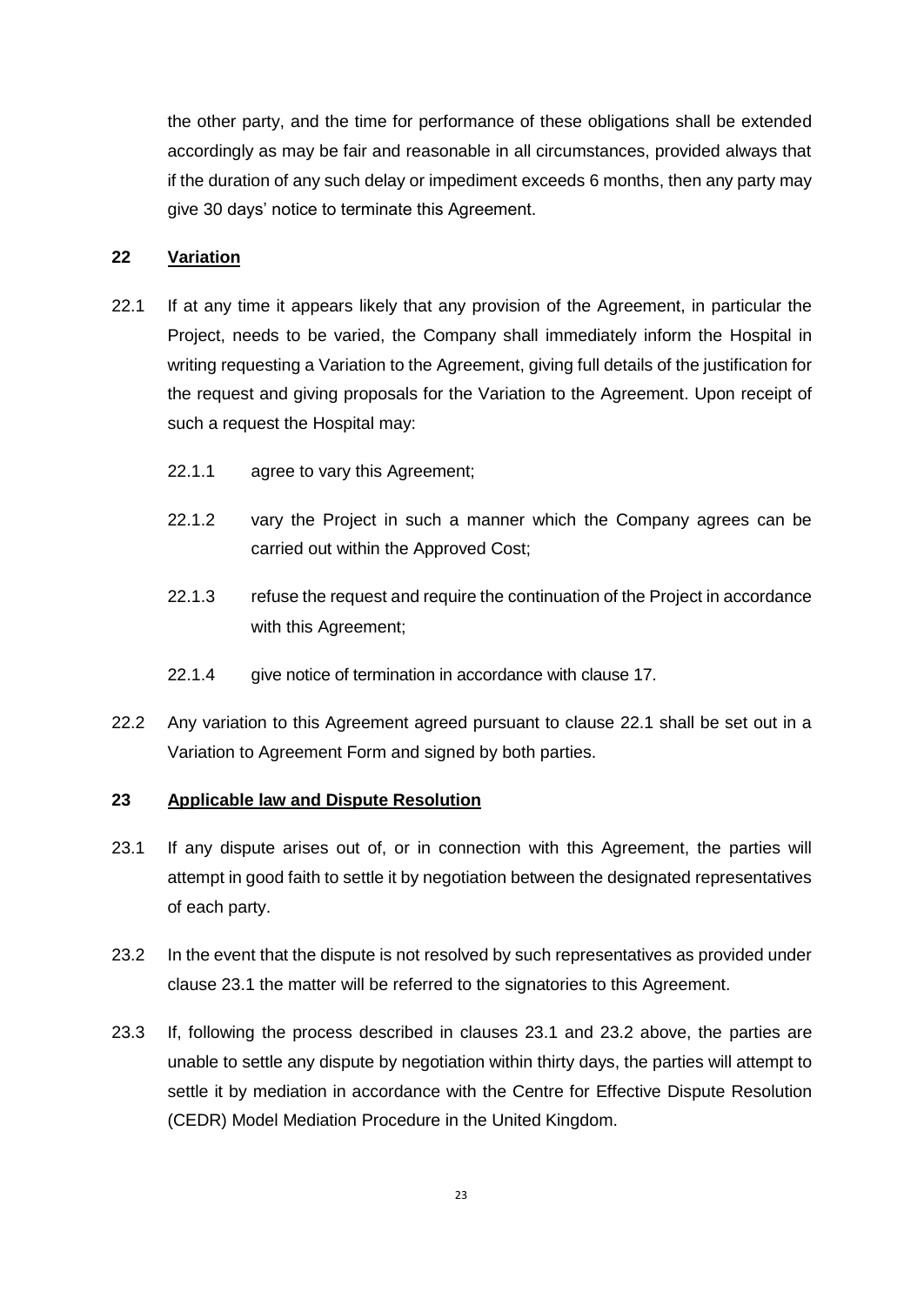- 23.4 To initiate mediation a party must give notice in writing to the other parties requesting mediation in accordance with clause 23.3. If the parties do not resolve the dispute within 30 days of the commencement of the mediation, either party may take such lawful steps as it considers necessary to resolve the dispute (including but not limited to the commencement of legal proceedings).
- 23.5 Nothing in this clause 23 shall prevent either party from instituting legal proceedings against the other party in order to preserve any legal right or remedy that they may have.
- 23.6 This Agreement and all questions of construction, validity and performance under this Agreement shall be governed by English law and shall be subject to the non- exclusive jurisdiction of the English courts.

#### **24 Corrupt Gifts and Payments**

- 24.1 The Company shall not:
	- 24.1.1 offer or give, or agree to give, to any employee or representative of the Hospital or Agent any gift or consideration of any kind as an inducement or reward for doing, or refraining from doing or having done or refrained from doing, any act in relation to the obtaining or execution of this Agreement or any other agreement with the Hospital or for showing or refraining from showing favour or disfavour to any person in relation to this Agreement or any other agreement; or
	- 24.1.2 enter into this or any other Agreement with the Hospital in connection with which commission has been paid by him or on his behalf, or with his knowledge, unless before the Agreement is made, particulars of any such commission and the terms and conditions of any agreement for the payment thereof have been disclosed in writing to the Hospital.
- 24.2 Any breach of this clause, by the Company or by anyone acting on his behalf or employed by him, whether with or without his knowledge, or the commission of any offence by the Company or by anyone acting for him or employed by him under the Bribery Act 2010 in relation to this or any other agreement shall entitle the Hospital to terminate this Agreement and recover from the Company the amount of any loss resulting from such a termination and/or recover from the Company the amount or value of such gift, consideration or commission.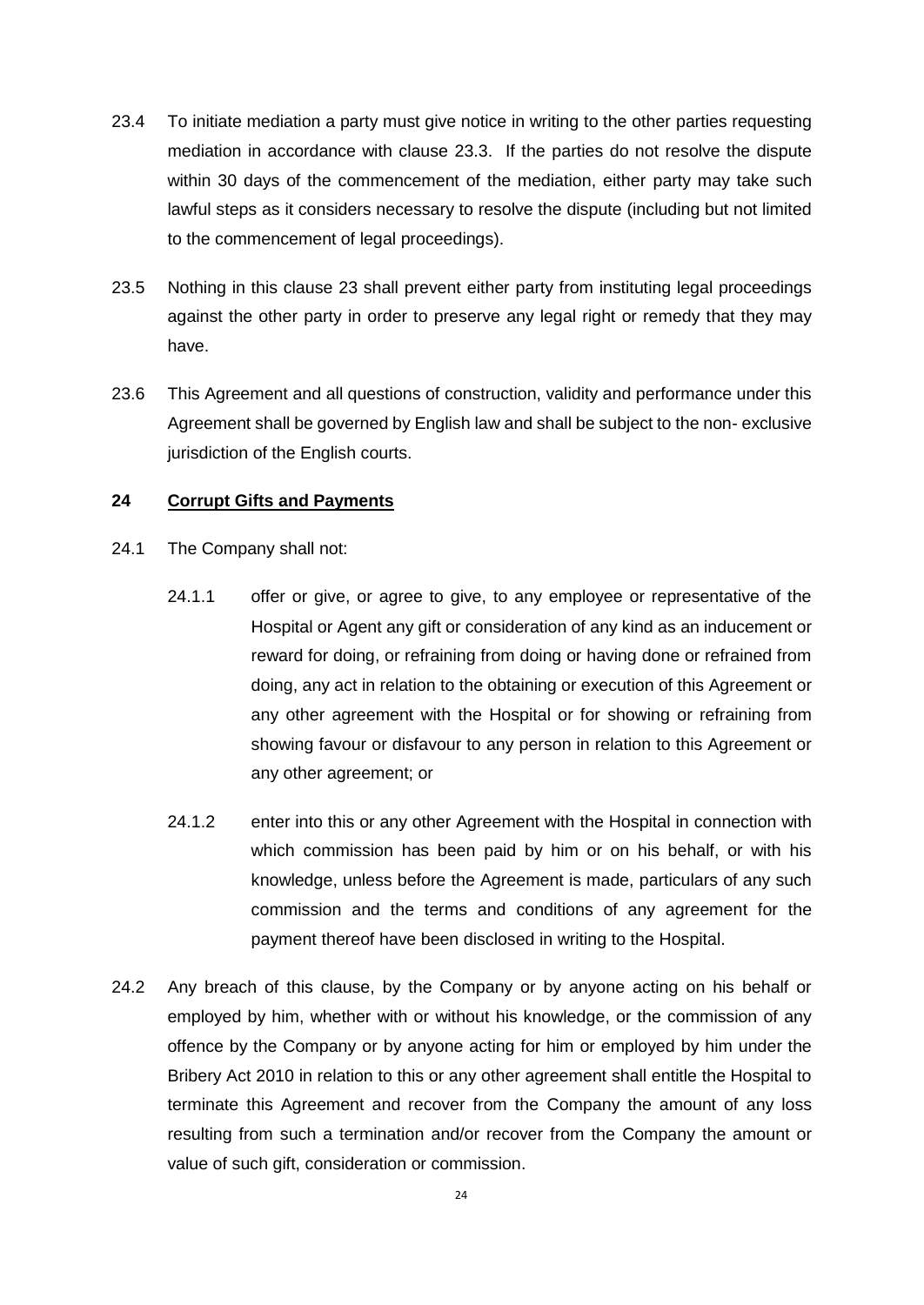#### **25 General**

- 25.1 The Company shall not be entitled to perform any of its obligations through any other company or entity or to assign, mortgage, sub-contract, charge or dispose of any of its rights or otherwise delegate any of its obligations under this Agreement without the prior written consent of the Hospital whose consent may be subject to such terms as the Hospital may see fit to impose, and the Company shall be responsible for the acts and omissions of any sub-contractors as though they were its own.
- 25.2 This Agreement contains the entire agreement between the parties with respect to the subject matter hereof save and except and supersedes all previous agreements and understandings between the parties with respect thereto, and may not be modified except by an instrument in writing pursuant to clause 22.
- 25.3 Each party acknowledges that in entering into this Agreement, it does not do so on the basis of, and does not rely on, any representation or warranty or other provision except as expressly provided. However, nothing in this Agreement purports to exclude liability for any fraudulent statement or act.
- 25.4 Nothing contained in this Agreement shall be construed to imply a partnership, or employer and employee or principal and agent relationship between the parties, and no party shall have any right, power or authority to create any obligations, express or implied on behalf of the other parties either jointly or severally.
- 25.5 No person who is not party to this Agreement shall have any right under the Contracts (Rights of Third Parties) Act 1999 to enforce any terms of this Agreement but this does not affect any right or remedy of a third party which exists or is available apart from that Act.
- 25.6 Each party warrants to the other party that it has full power and authority to enter into this Agreement.
- 25.7 The failure to exercise or delay in exercising a right or remedy provided by this Agreement or by law does not constitute a waiver of the right or remedy or a waiver of other rights or remedies. A waiver of a breach of any of the terms of this Agreement or of a default under this Agreement does not constitute a waiver of any other breach or default and shall not affect the other terms of this Agreement. A waiver of a breach of any of the terms of this Agreement or of a default under this Agreement will not prevent a party from subsequently requiring compliance with the waived obligation.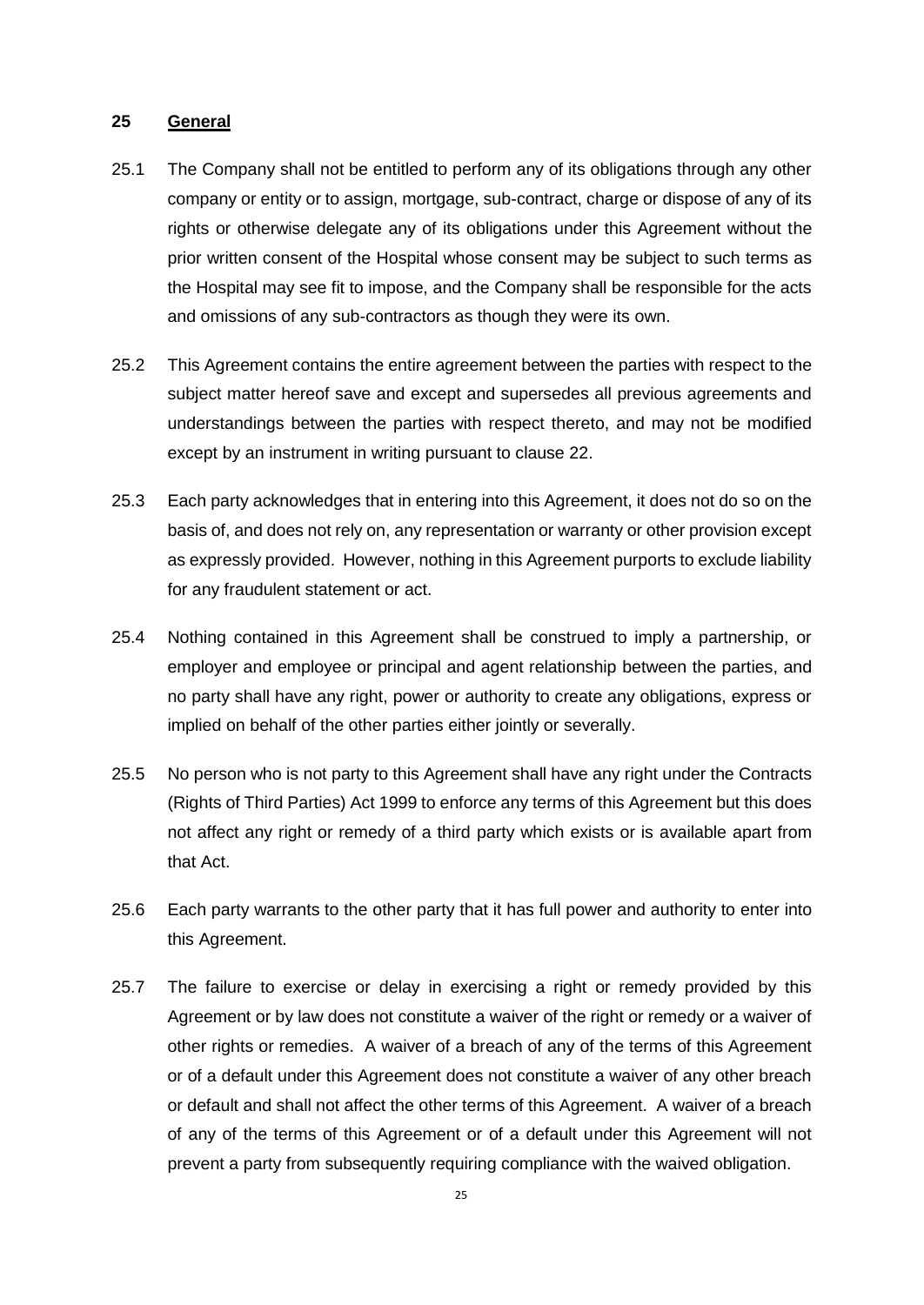- 25.8 If any provision of this Agreement shall be held to be unlawful, invalid or unenforceable, in whole or in part, under any enactment or rule of law, such provision or part shall to that extent be severed from this Agreement and rendered ineffective as far as possible without modifying or affecting the legality, validity or enforceability of the remaining provisions of this Agreement which will remain in full force and effect.
- 25.9 Any notice or other communication given under this Agreement will be in writing and signed by or on behalf of the party giving it and will be served by delivering it personally or sending it by pre-paid recorded delivery or registered post or fax to the address and for the attention of the relevant party set out in clause 25.11 (or as otherwise notified by that party for the purposes of this Agreement.)
- 25.10 Any such notice will be deemed to have been received:
	- 25.10.1 if delivered personally, at the time of delivery;
	- 25.10.2 in the case or pre-paid recorded delivery or registered post, two Business Days from the date of posting;
	- 25.10.3 in the case of registered airmail, five Business Days from the date of posting; and
	- 25.10.4 in the case of fax, at the time of transmission provided that a transmission report is generated by the sender's fax machine recording a message on the recipient's fax machine, confirming that the fax was sent to the number indicated below and that all pages were successfully transmitted,

provided that if deemed receipt occurs before 9am on a Business Day the notice will be deemed to have been received at 9am on that day, and if deemed receipt occurs after 5pm on a Business Day, or on a day which is not a Business Day, the notice will be deemed to have been received at 9am on the next Business Day.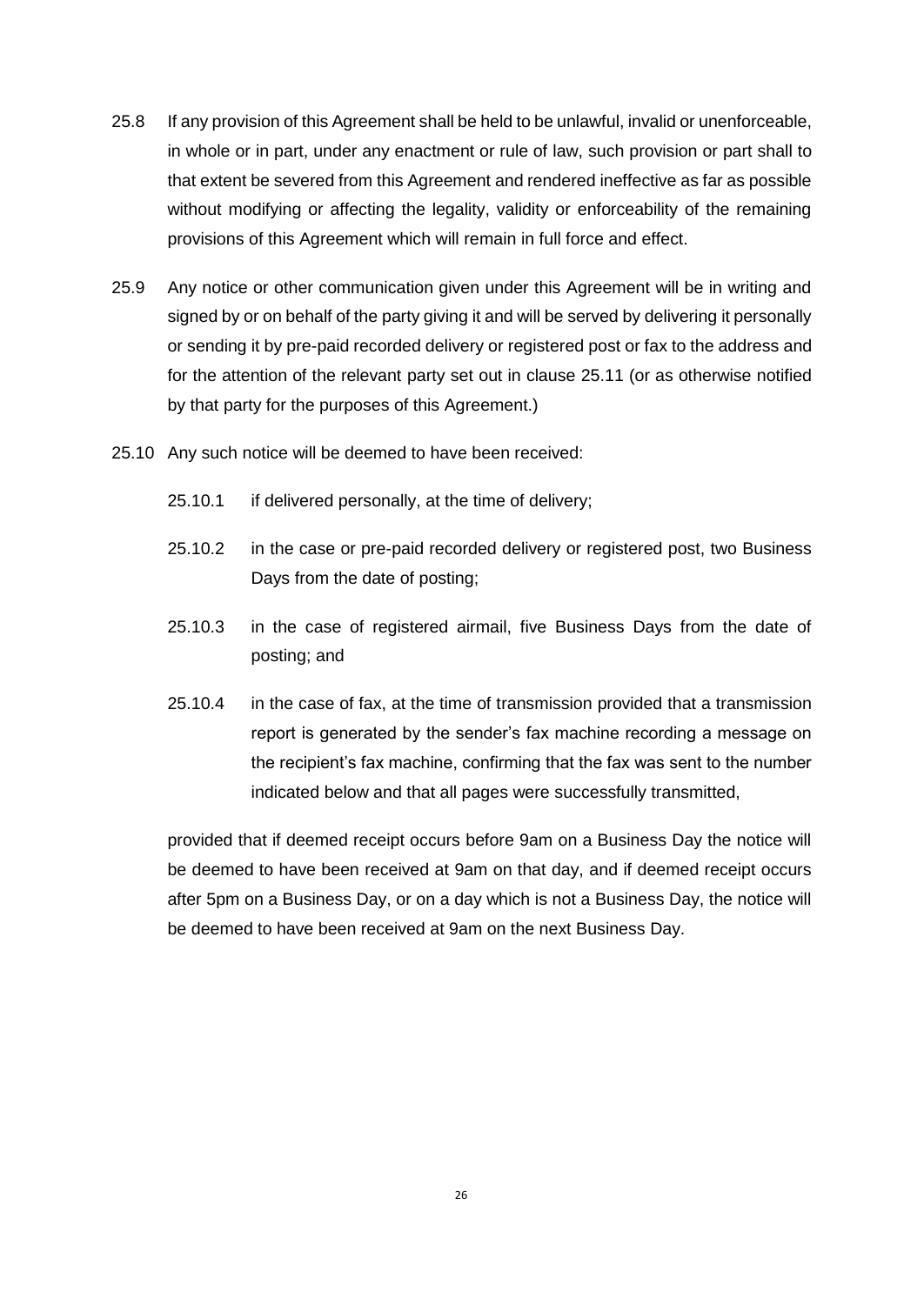# 25.11 The addresses and fax numbers of the parties for the purposes of this clause 25 are:

| Hospital:             | Papworth Hospital NHS Foundation Trust    |  |
|-----------------------|-------------------------------------------|--|
| Address:              | Papworth Everard, Cambridge CB23 3RE      |  |
| Fax number:           | Not applicable                            |  |
| For the attention of: | The Finance Director                      |  |
|                       |                                           |  |
| Agent:                | <b>Health Enterprise East Ltd</b>         |  |
| Address:              | Milton Hall, Ely Road, Cambridge CB24 6WZ |  |
| Fax number:           | 01223 928052                              |  |
| For the attention of: | Dr Anne Blackwood                         |  |
|                       |                                           |  |
| Company:              | <b>insert</b>                             |  |
| Address:              | insert                                    |  |
| Fax number:           | insert                                    |  |

For the attention of: insert

or such other address or fax number as may be notified in writing from time to time by the relevant party to the other party.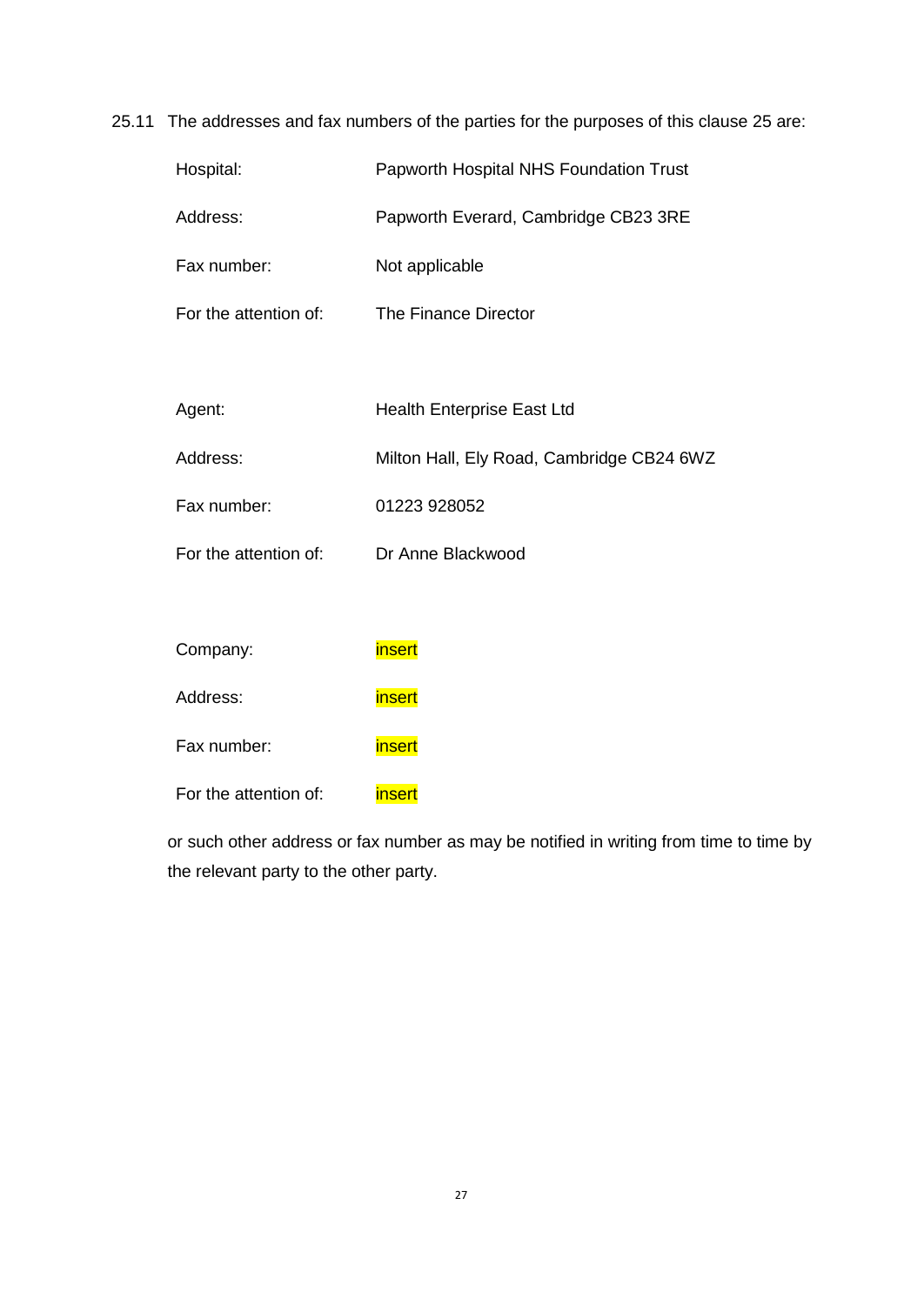**AS WITNESS** whereof this Agreement has been entered into by the above parties on the date and year first above written.

| <b>SIGNED</b> for and on behalf of <b>Papworth</b><br><b>Hospital NHS Foundation Trust</b> | <b>SIGNED</b> for and on behalf of <b>Company</b> |
|--------------------------------------------------------------------------------------------|---------------------------------------------------|
| Name:                                                                                      | Name: <b>insert</b>                               |
| Position:                                                                                  | Position: <b>insert</b>                           |
| Signature:                                                                                 | Signature:                                        |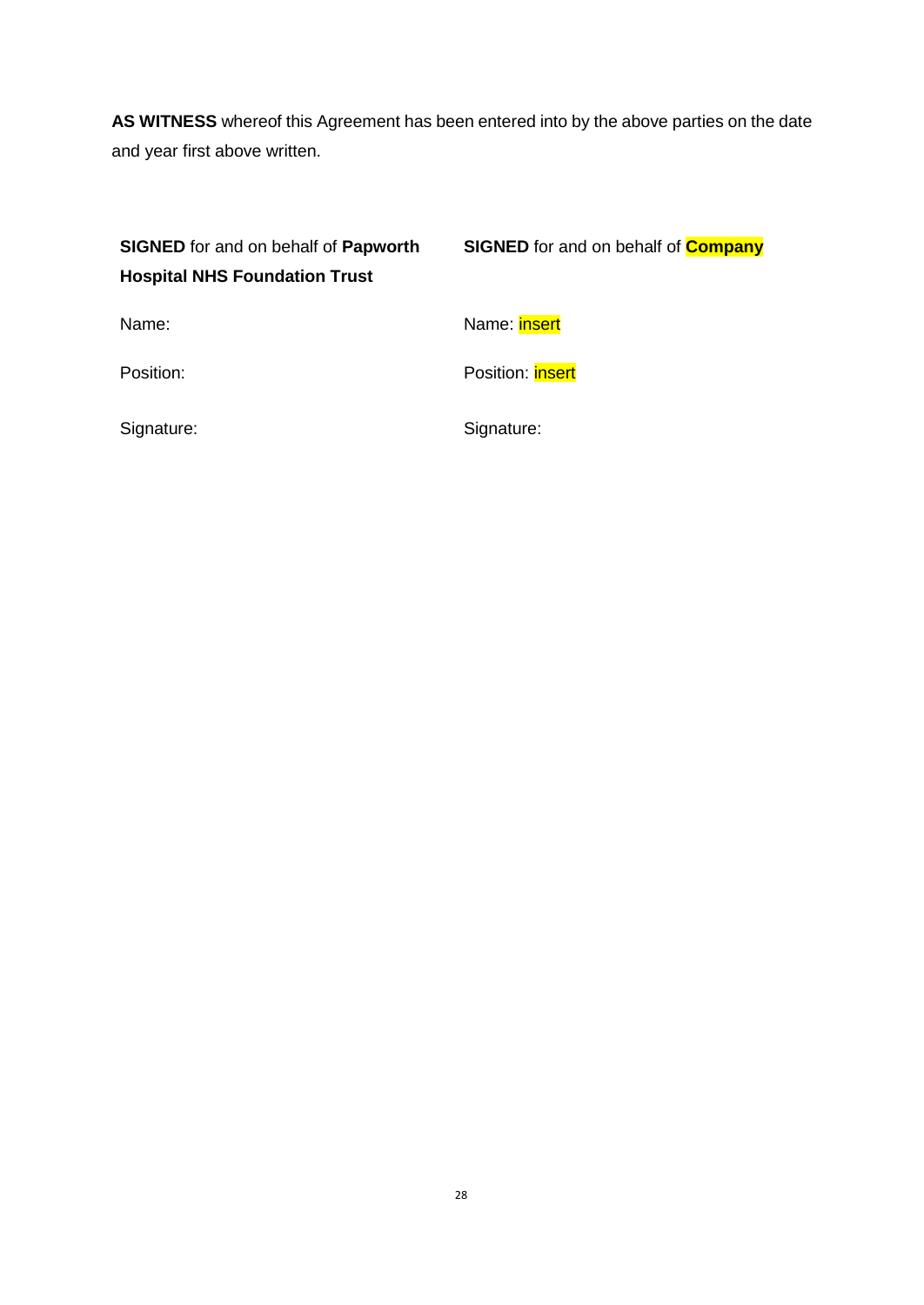**Feasibility Study**

**Project title**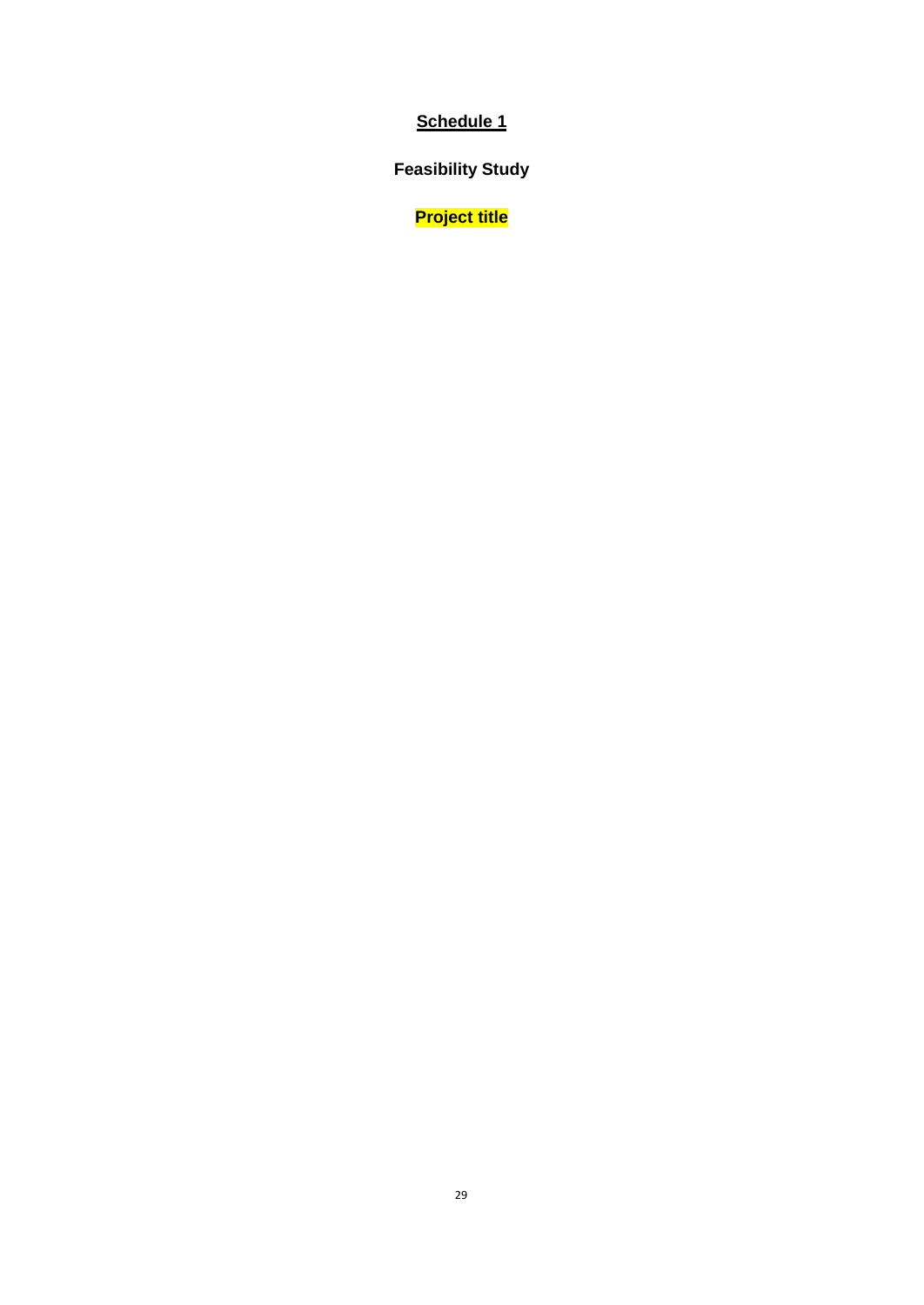## **Deliverables**

| Milestone | Date | Resource | Success Criteria |
|-----------|------|----------|------------------|
|           |      |          |                  |
|           |      |          |                  |
|           |      |          |                  |
|           |      |          |                  |
|           |      |          |                  |
|           |      |          |                  |
|           |      |          |                  |

**Key Test**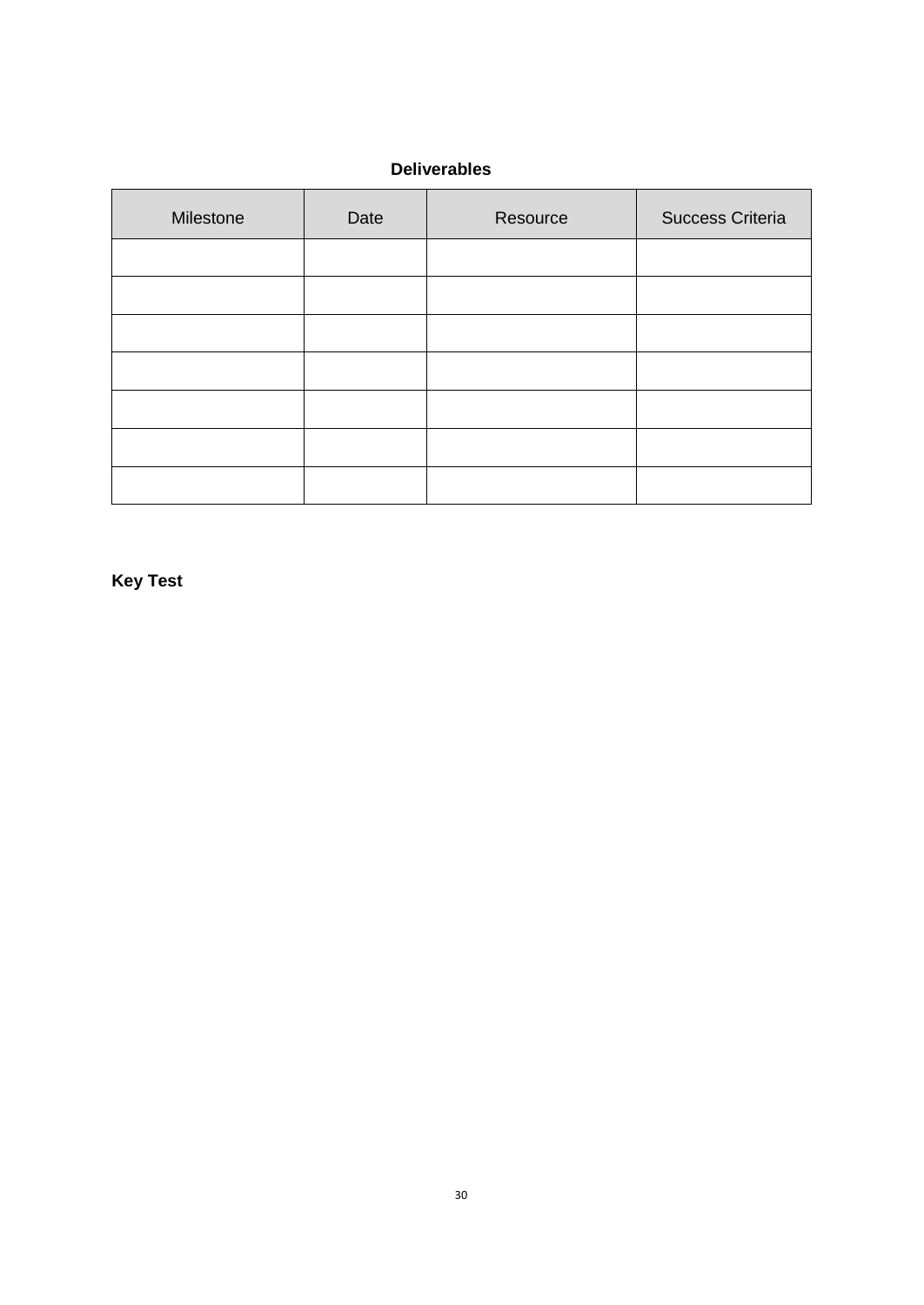# **Approved Costs**

|                                       | Total Costs (£) |
|---------------------------------------|-----------------|
| <b>Labour Costs</b>                   |                 |
| <b>Materials Cost</b>                 |                 |
| <b>Capital Equipment Costs</b>        |                 |
| <b>Sub Contract Costs</b>             |                 |
| <b>Travel &amp; Subsistence Costs</b> |                 |
| <b>Indirect Costs</b>                 |                 |
| <b>Other Costs</b>                    |                 |
| <b>Total Costs (including VAT)</b>    |                 |

| <b>Month</b>    |  |  |  |
|-----------------|--|--|--|
| <b>Payment</b>  |  |  |  |
| (including VAT) |  |  |  |

The payment for the first quarter (months 1-3) shall be made within 30 days of the Commencement Date. Subject to the satisfactory completion of financial and progress reports pursuant to clause 6.1.1, the payment for the second quarter (months 4-6) shall be made 3 months after the Commencement Date.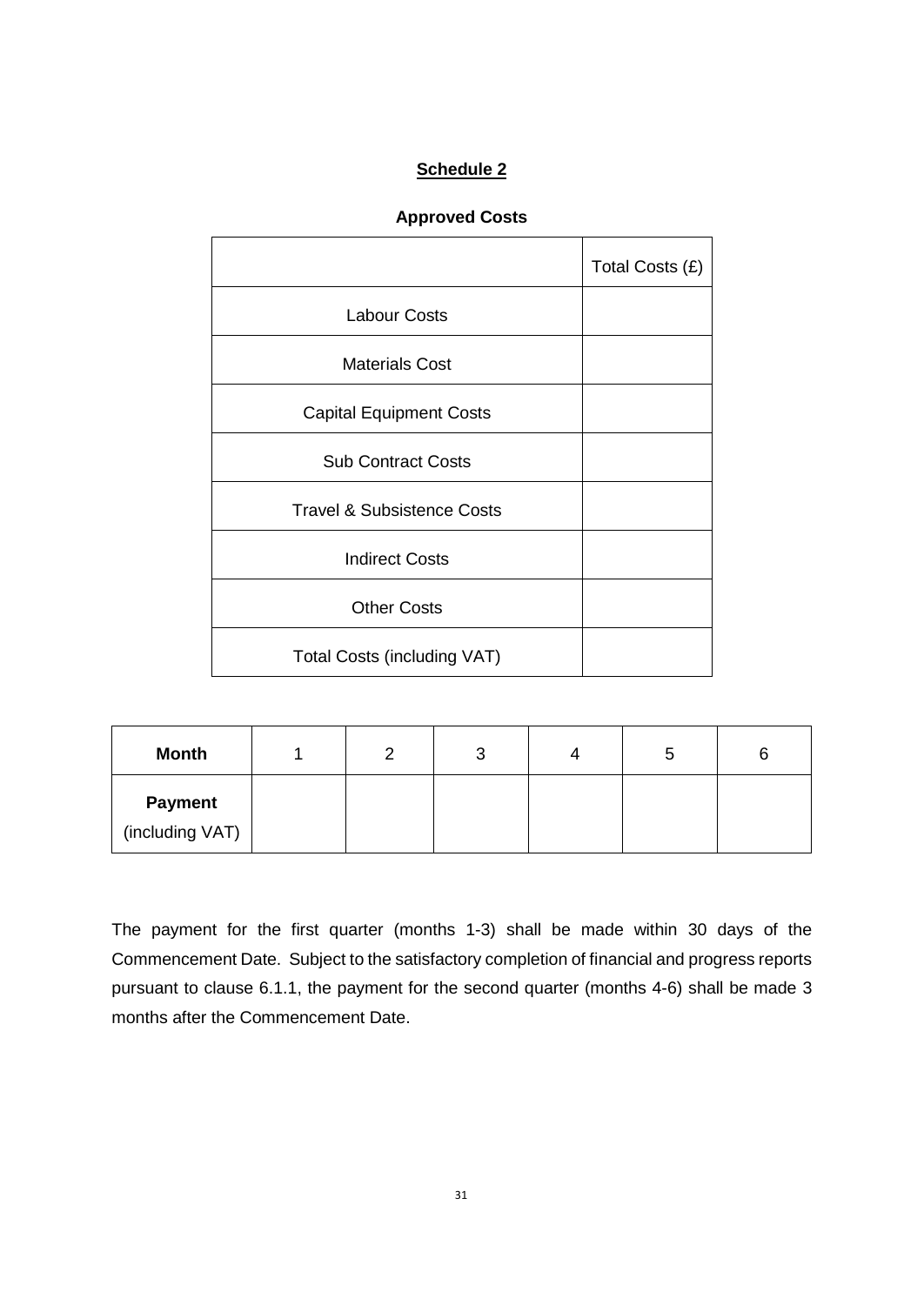**Key Personnel**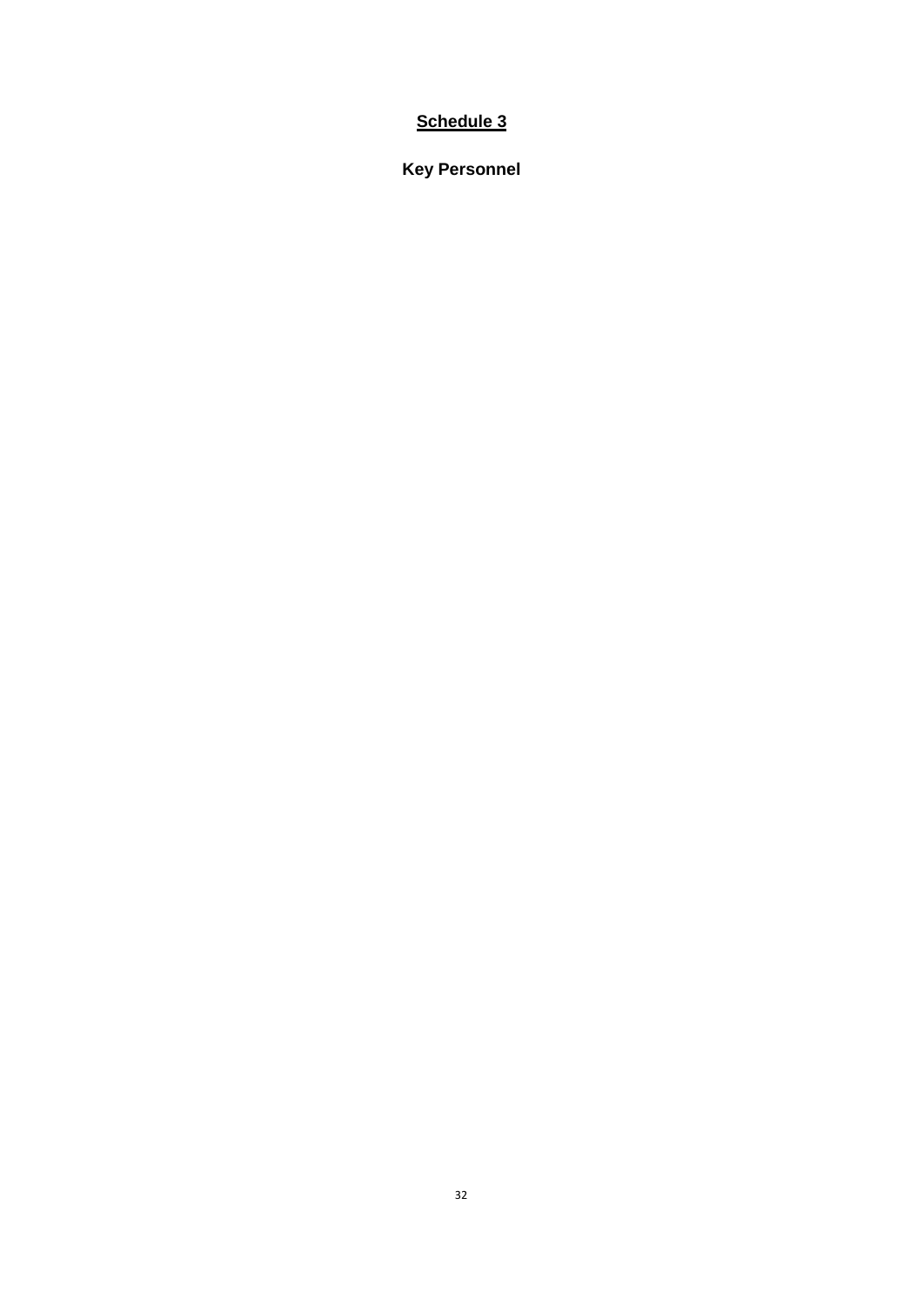## **Format of the Feasibility Study Report**

# **Feasibility Study Report**

- a. An account of progress against the agreed Deliverables, milestones and outputs included in Schedule 1;
- b. A breakdown of all expenditure to date on the Project;
- c. Any changes in management structure or personnel administering the award;
- d. Plan for continued and/or future exploitation of the Project Intellectual Property Rights including an estimated date of market entry;